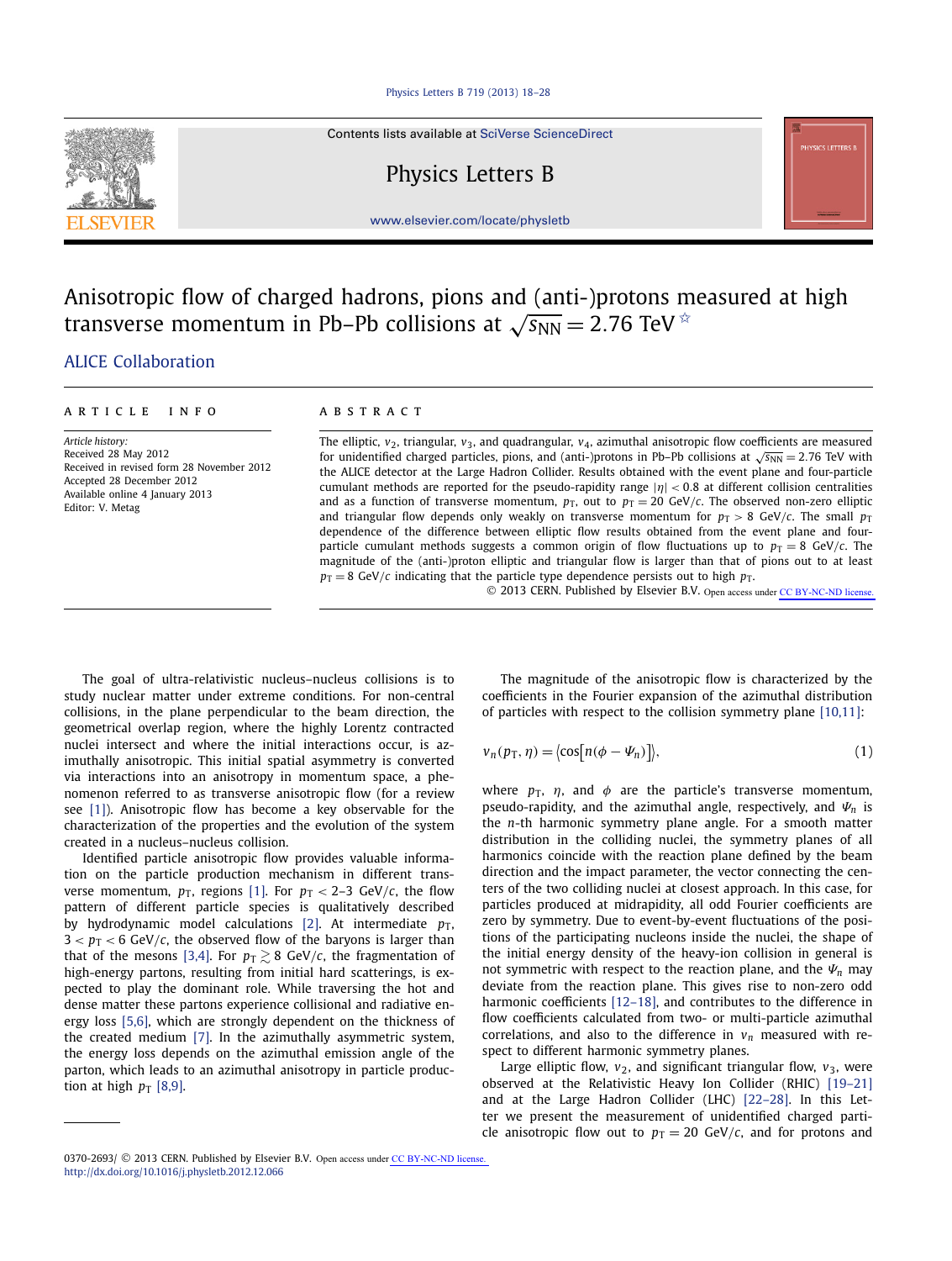charged pions<sup>1</sup> out to  $p_T = 16$  GeV/*c*. We also present unidentified charged particle quadrangular flow, *v*4, measured with respect to the second  $(\Psi_2)$  and fourth  $(\Psi_4)$  harmonic symmetry planes.

The data sample recorded by ALICE during the 2010 heavyion run at the LHC is used for this analysis. Detailed descriptions of the ALICE detector can be found in [\[29–31\].](#page-5-0) The Time Projection Chamber (TPC) was used to reconstruct charged particle tracks and measure their momenta with full azimuthal coverage in the pseudo-rapidity range |*η*| *<* 0*.*8, and for particle identification via the specific ionization energy loss, d*E/*d*x*, in the transverse momentum region  $p_T > 3$  GeV/*c*. Two scintillator arrays (VZERO) which cover the pseudo-rapidity ranges  $-3.7 < \eta < -1.7$ and  $2.8 < \eta < 5.1$  were used for triggering, and the determination of centrality [\[32\]](#page-5-0) and symmetry planes. The trigger conditions and the event selection criteria are identical to those described in [\[22,23,32\].](#page-5-0) Approximately  $10^7$  minimum-bias Pb–Pb events with a reconstructed primary vertex within  $\pm 10$  cm from the nominal interaction point in the beam direction are used for this analysis. Charged particles reconstructed in the TPC in |*η*| *<* 0*.*8 and  $0.2 < p_T < 20$  GeV/*c* were selected. The charged track quality cuts described in [\[22\]](#page-5-0) were applied to minimize contamination from secondary charged particles and fake tracks. The charged particle track reconstruction efficiency and contamination were estimated from HIJING Monte Carlo simulations [\[33\]](#page-5-0) combined with a GEANT3 [\[34\]](#page-5-0) detector model, and found to be independent of the collision centrality. The reconstruction efficiency, which may bias the determination of the  $p_T$  averaged flow, increases from 70% to 80% for particles with  $0.2 < p_T < 1$  GeV/*c* and remains constant at  $80 \pm 5\%$  for  $p_T > 1$  GeV/*c*. The estimated contamination by secondary charged particles from weak decays and photon conversions is less than 6% at  $p_T = 0.2$  GeV/*c* and falls below 1% for  $p_T > 1$  GeV/ $c$ .

The selection of pions and protons at  $p<sub>T</sub> > 3$  GeV/*c* is based on the measurement of the d*E/*d*x* in the TPC, following the procedure described in [\[35\].](#page-5-0) Enriched pion (proton) samples are obtained by selecting tracks from the upper (lower) part of the expected pion (proton) d*E/*d*x* distribution. For example, protons were typically selected, depending on their momentum, in the range from 0 to −3*σ* or from −1*.*5*σ* to −4*.*5*σ* around their nominal value in  $dE/dx$ , where  $\sigma$  is the energy loss resolution. Note that  $dE/dx$  of pions is larger than that of protons in the  $p<sub>T</sub>$  range used for this study. The track selection criteria have been adjusted to keep the contamination by other particle species below 1% for pions and below 15% for protons. The pion and proton  $v_2$  and  $v_3$  are not corrected for this contamination. The systematic uncertainties in  $v_2$ and  $v_3$  related to the purity of the pion and proton samples are 2% for  $p_T < 8$  GeV/*c* and 10% for  $p_T \ge 8$  GeV/*c*.

The flow coefficients  $v_n$  are measured using the event plane method  $(v_n{E}P\{1]\}$  and the four-particle cumulant technique  $(v_n{4}$  [\[36\]\)](#page-5-0), which have different sensitivity to flow fluctuations and correlations unrelated to the azimuthal asymmetry in the initial geometry ("non-flow"). The non-flow contribution to  $v_n{4}$  is estimated to be negligible from analytic calculations and Monte Carlo simulations [\[37–39\].](#page-5-0) The contribution from flow fluctuations was shown to be negative for  $v_n{4}$  and positive for  $v_n{E P}$  [\[1\].](#page-5-0)

The orientation of the symmetry planes  $\Psi_n$  is estimated with the event plane angle determined from the azimuthal distribution of hits measured by the VZERO scintillators. The corresponding event plane resolution is estimated from correlations between event planes determined in the TPC and the two VZERO detectors. The large gap in pseudo-rapidity between the charged particles in the TPC and those in the VZERO detectors greatly suppresses nonflow contributions, which largely come from the inter-jet correlations and resonance decays and are narrow in rapidity. An estimate of the remaining non-flow contributions is obtained by rescaling the correlation measured in pp collisions under the assumption that it scales inversely proportional to the total multiplicity. It was observed that the two-particle azimuthal correlations in pp and the most peripheral Au–Au collisions at  $\sqrt{s_{NN}} = 0.2$  TeV are very similar [\[40\],](#page-5-0) which suggests that non-flow dominates correlations in the centrality range 80–90%. The systematic uncertainty from the remaining non-flow,  $\delta_n^{\text{cent}}$ , in the measured  $v_n$ {EP} coefficients was estimated based on the equation:

$$
\delta_n^{\text{cent}} = v_n^{\text{80-90\%}} \sqrt{\frac{M^{\text{80-90\%}}}{M^{\text{cent}}}},\tag{2}
$$

where  $v_n^{80-90\%}$  and  $M^{80-90\%}$  are the magnitude of  $v_n$  and average multiplicity for the centrality range 80–90%, respectively, and *M*cent is the average multiplicity in a given centrality class. The nonflow increases with  $p_T$  and from central to peripheral collisions. For example, the non-flow contributions to  $v_2$  in 5–10% (40–50%) most central collisions are about 1% (2%) at  $p_T = 1$  GeV/*c* and reach up to 10% (12%) for  $p<sub>T</sub> > 10$  GeV/*c*. Other sources of systematic uncertainties were evaluated from the variation of the results with different cuts on the reconstructed collision vertex and the centrality estimated from the charged particle multiplicity measured in the TPC and VZERO detectors. Changes due to variations of the track selection criteria and the difference of the results obtained using only positively or negatively charged particles were considered as a part of the systematic error. The difference in the extracted coefficients using one or the other of the two VZERO detectors was found to be below 1% for  $v_2$  and  $v_3$ , and below 5% for *v*<sup>4</sup> over the measured region of transverse momentum. The combined results from correlations with both VZERO detectors are denoted as  $v_n$ {EP,  $|\Delta \eta| > 2.0$ } in the following. The contributions from all sources were added in quadrature as an estimate of the total systematic uncertainty. The resulting systematic uncertainties in  $v_2$  are 3% for  $0.9 < p_T < 1$  GeV/*c* and  $^{+3}_{-11}$ % ( $^{+3}_{-12}$ %) for 9 < *p*<sub>T</sub> < 10 GeV/*c* in the 5–10% (40–50%) centrality class. The resulting systematic uncertainties in  $v_3$  are 3% for  $0.9 < p_T < 1$  GeV/*c* and increase to 6% (10%) for  $7 < p_T < 9$  GeV/*c* for centrality 5–10% (40–50%). We assign an 8% (16%) systematic uncertainty to  $v_4$  for  $0.9 < p_T < 1$  GeV/*c* in the 5–10% (40–50%) centrality class, while for  $p<sub>T</sub> > 6$  GeV/*c* the systematic uncertainty is dominated by non-flow contributions.

[Fig. 1](#page-2-0) shows unidentified charged particle  $v_2$ ,  $v_3$ , and  $v_4$ as a function of transverse momentum for different centrality classes. The difference between  $v_2$ {EP} and  $v_2$ {4} for  $p_T < 7$  GeV/*c* is predominantly due to flow fluctuations. The measured  $v_2$  at  $p_T > 8$  GeV/*c* is non-zero, positive and approximately constant, while its value increases from central to mid-peripheral collisions. In the 20-50% centrality range, the observed  $v_2$ {EP} at  $p_T > 10$  GeV/*c* is fairly well described by extrapolation to the LHC energy  $[41]$  of the WHDG model calculations  $[42]$  for  $v_2$ of neutral pions including collisional and radiative energy loss of partons in a Bjorken-expanding medium [\[43\].](#page-5-0) The coefficient *v*<sup>3</sup> exhibits a weak centrality dependence with a magnitude significantly smaller than that of  $v_2$ , except for the most central collisions. Unlike *v*3, which originates entirely from fluctuations of the initial geometry of the system,  $v_4$  has two contributions, which are probed by correlations with the *Ψ*<sup>2</sup> and *Ψ*<sup>4</sup> symmetry planes. The measured  $v_{4/\nu_4}$  {EP} does not depend strongly on the collision centrality which points to a strong contribution from flow fluctuations. In contrast, *v*4*/Ψ*<sup>2</sup> {EP} shows a strong centrality dependence which is typical for correlations with respect to the true reaction

 $1$  In this analysis we do not differentiate between particle and antiparticle.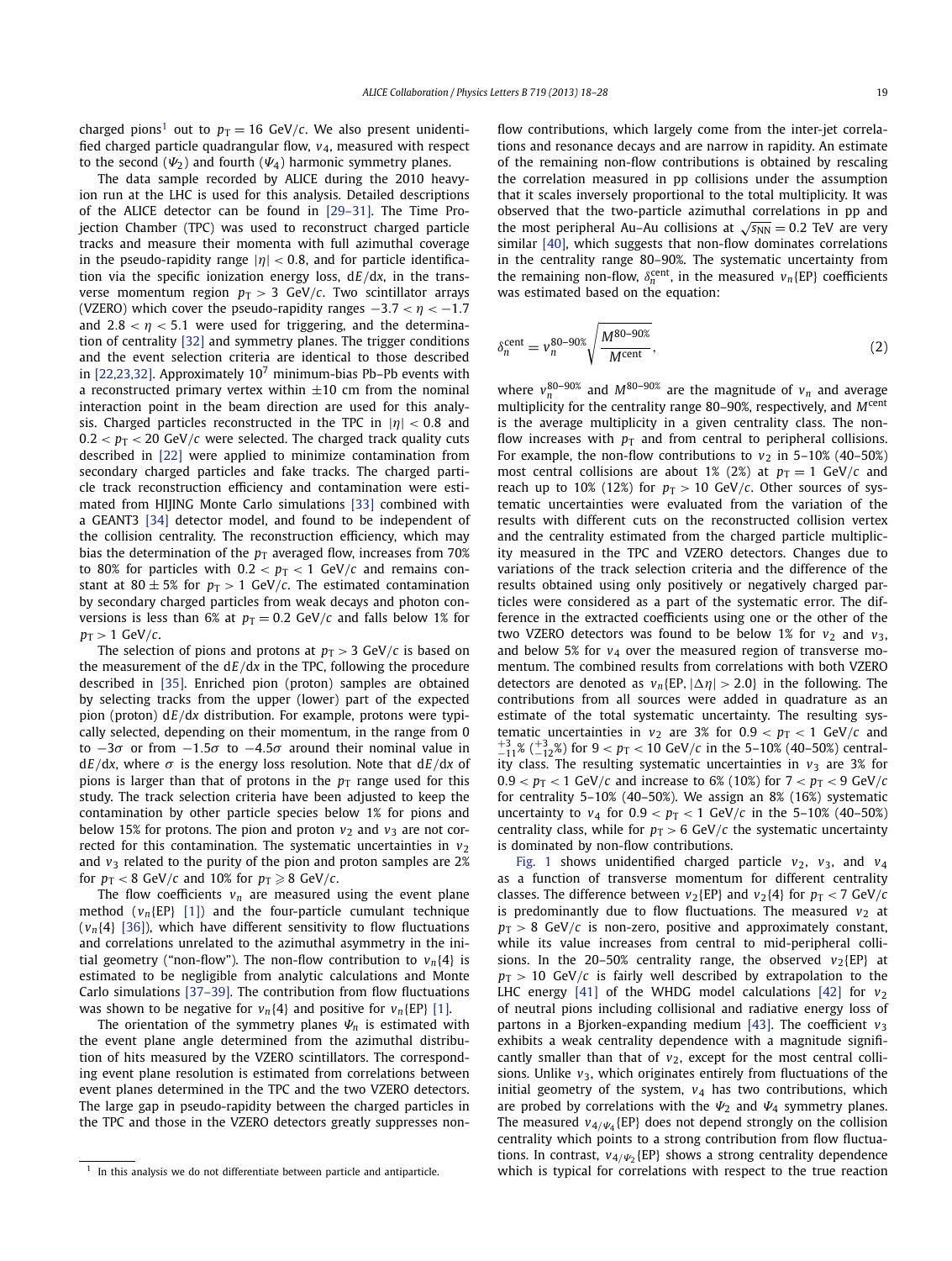<span id="page-2-0"></span>

Fig. 1. (Color online.)  $v_2$ ,  $v_3$ , and  $v_4$  measured for unidentified charged particles as a function of transverse momentum for various centrality classes. The dashed line represents the WHDG model calculations for neutral pions *v*<sub>2</sub> [\[43\]](#page-5-0) extrapolated to the LHC collision energy. For clarity, the markers for *v*<sub>3</sub> and *v*<sub>4/Ψ<sub>2</sub> results are slightly</sub> shifted along the horizontal axis. Note that the highest  $p<sub>T</sub>$  data point for  $v<sub>4</sub>/v<sub>4</sub>$  in 5–10% centrality is out of the plotting range. Error bars (shaded boxes) represent the statistical (systematic) uncertainties.



Fig. 2. (Color online.) Comparison of the ALICE results on  $v_n(p_T)$  obtained with the event plane method to the analogous measurements from ATLAS [\[26\]](#page-5-0) and CMS [\[27\]](#page-5-0) collaborations, as well as  $v_2$  measurements by STAR  $[44]$ . Only statistical errors are shown.

plane. The difference between the two, indicative of flow fluctuations, persists at least up to  $p_T = 8$  GeV/*c*.

Fig. 2 compares our results obtained with the event plane method for 30–40% centrality to the analogous measurements by ATLAS [\[26\]](#page-5-0) and CMS [\[27\]](#page-5-0) collaborations, and results obtained at RHIC by the STAR Collaboration [\[44\].](#page-5-0) An excellent agreement is observed between results from all three LHC experiments.  $v_2(p_T)$ at top RHIC energy has a peak value about 10% lower than at LHC although it is very similar in shape.

To investigate further the role of flow fluctuations at different transverse momenta we study the relative difference between *v*<sub>2</sub>{EP} and *v*<sub>2</sub>{4},  $[(v_2{EP})^2 - v_2{4}^2)/(v_2{EP})^2 + v_2{4}^2]^{1/2}$ , which for small non-flow is proportional to the relative flow fluctuations  $\sigma_{v_2}/\langle v_2 \rangle$  [\[1\].](#page-5-0) [Fig. 3](#page-3-0) presents this quantity as a function of transverse momentum for various centrality classes. The relative flow fluctuations are minimal for mid-central collisions and become larger for peripheral and central collisions, similar to those observed at RHIC energies [\[1\].](#page-5-0) It is remarkable that in the 5–30% centrality range, relative flow fluctuations are within errors independent of momentum up to  $p_T \sim 8$  GeV/*c*, far beyond the region where the flow magnitude is well described by hydrodynamic models ( $p_T < 2-3$  GeV/*c*). This indicates a common origin for flow fluctuations, which are usually associated with fluctuations of the initial collision geometry, at least up to the regime where hard scattering and jet energy loss are expected to dominate. The ratio develops a momentum dependence, starting to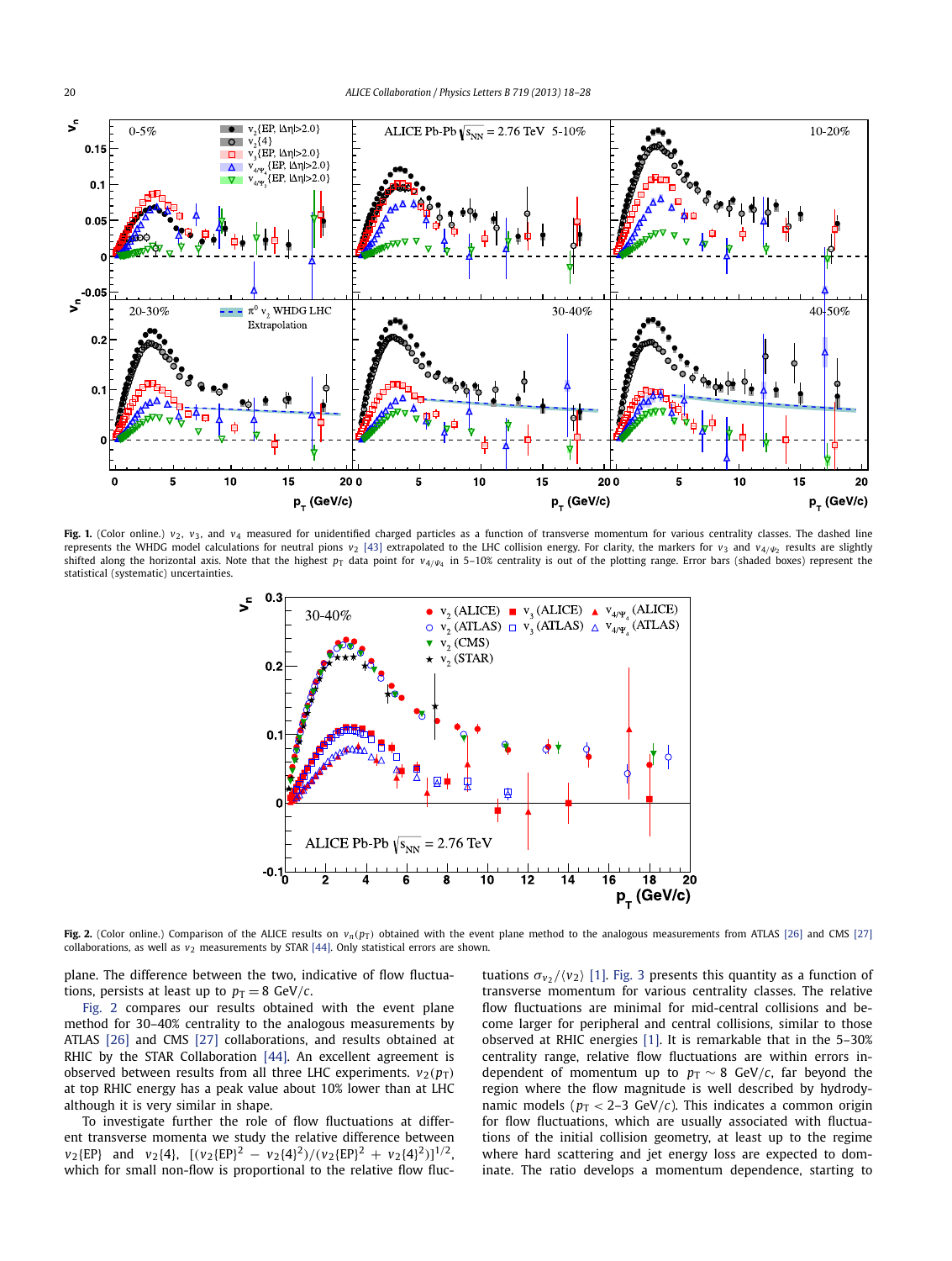<span id="page-3-0"></span>

Fig. 3. (Color online.) Relative event-by-event elliptic flow fluctuations for unidentified charged particles versus transverse momentum for different centrality classes. For clarity, the markers for centrality classes  $\geqslant$  10% are slightly shifted along the horizontal axis. Error bars (shaded boxes) represent the statistical (systematic) uncertainties.



Fig. 4. (Color online.) Unidentified charged particle  $v_2$ ,  $v_3$ , and  $v_4$  integrated over the transverse momentum range 10 <  $p_T$  < 20 GeV/c as a function of collision centrality, with the more central (peripheral) collisions shown on the left-(right-)hand side, respectively. The dashed line represents the WHDG model calculations for neutral pions [\[43\]](#page-5-0) extrapolated to the LHC collision energy. Error bars (shaded boxes) represent the statistical (systematic) uncertainties.

increase at  $p_T \sim 1.5$  GeV/*c*, for more peripheral collisions (30– 50%), and in most central collisions (0–5%), where it is most pronounced. In both cases, the relative contribution of non-flow effects is expected to be the largest.

Fig. 4 shows unidentified charged particle  $v_2$ ,  $v_3$ , and  $v_4$  averaged over  $10 < p_T < 20$  GeV/*c* as a function of centrality.  $v_2$  increases from central to peripheral collisions. No significant difference between  $v_2$ {EP} and  $v_2$ {4} results is observed, which might indicate that the fluctuations of the initial collision geometry become unimportant for  $p_T > 10$  GeV/*c*. The centrality dependence of  $v_3$  differs significantly from that of  $v_2$ .  $v_4$  measured with respect to the second and fourth harmonic symmetry planes is consistent with zero within relatively large uncertainties. All these observations indicate that for  $p<sub>T</sub> > 10$  GeV/*c* the effect of fluctuations of the initial collision geometry on the final momentum anisotropy might be very different compared to that at low and intermediate  $p_T$ .

[Fig. 5](#page-4-0) presents charged pion and proton  $v_2$  and  $v_3$  as a function of  $p_T$  in the 10–50% centrality range from the event plane method. The proton  $v_2$  and  $v_3$  are higher than that of pions out to  $p_T = 8$  GeV/*c* where the uncertainties become large. This behavior is qualitatively consistent with a picture where particle production in this intermediate  $p_T$  region includes interaction of jet fragments with bulk matter, e.g. as in model [\[45\].](#page-5-0) The magnitude of the measured charged pion elliptic flow for  $p_T > 8$  GeV/*c* is compatible with that for unidentified charged particles, and  $\pi^0$  measured by PHENIX [\[46\]](#page-5-0) in Au-Au collisions at  $\sqrt{s_{NN}}$  = 0.2 TeV, and reproduced by the WHDG model calculations for  $v_2$  of neutral pions [\[43\].](#page-5-0) The unidentified charged particle, pion, and proton  $v_3$  are the same within uncertainties for  $p_T > 8$  GeV/*c*.

In summary, we have presented elliptic, triangular, and quadrangular flow coefficients measured by the ALICE Collaboration in Pb–Pb collisions at  $\sqrt{s_{NN}} = 2.76$  TeV over a broad range of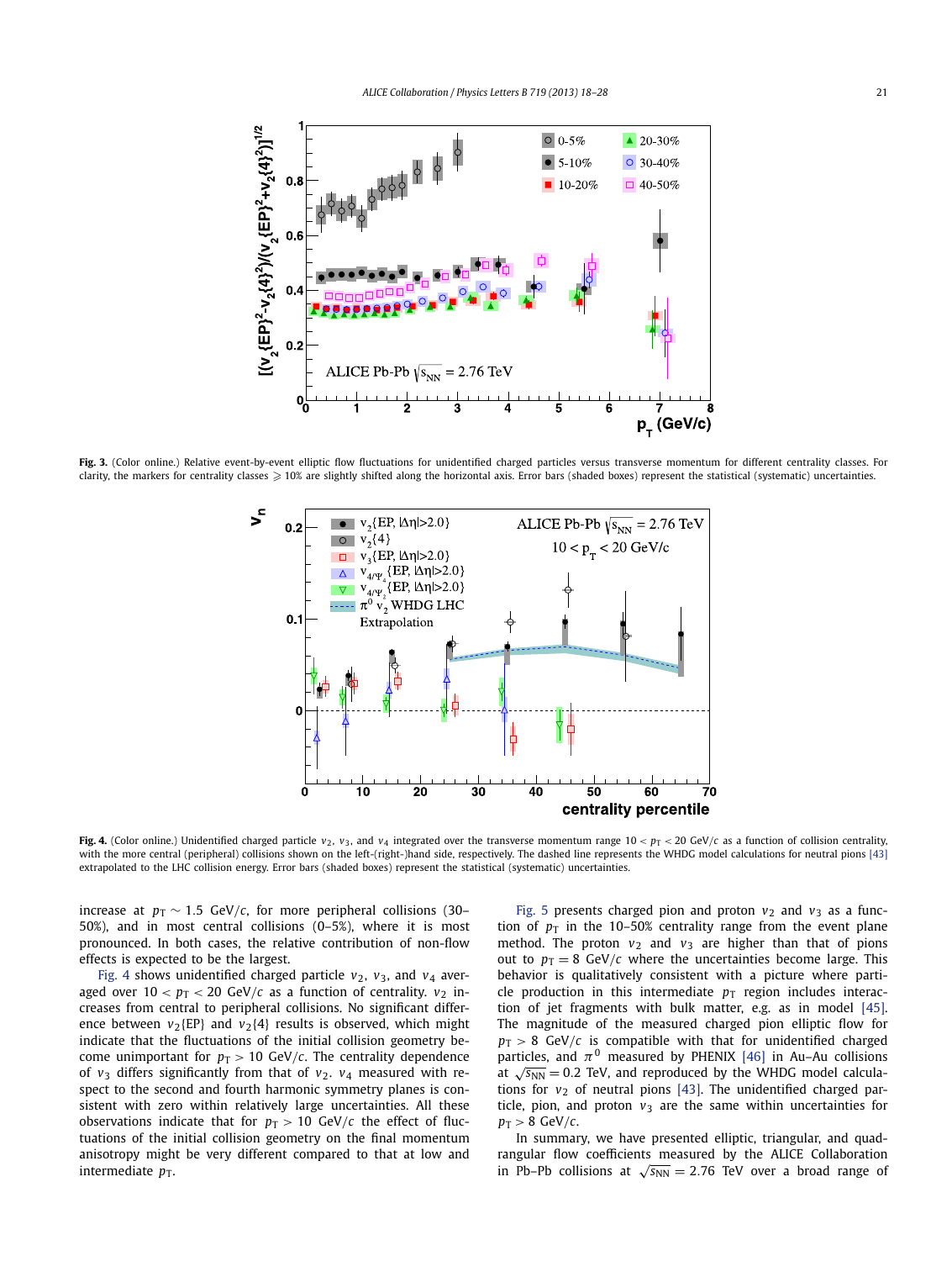<span id="page-4-0"></span>

Fig. 5. (Color online.)  $v_2$  (top) and  $v_3$  (bottom) of charged pion and proton as a function of transverse momentum for 10–50% centrality class compared to unidentified charged particles results from the event plane method. For clarity, the markers for  $v_2$  and  $v_3$  at  $p_T > 8$  GeV/*c* are slightly shifted along the horizontal axis. PHENIX  $\pi^0$   $v_2$  measurements [\[46\]](#page-5-0) are also shown. The dashed line represents the WHDG model calculations for neutral pions [\[43\]](#page-5-0) extrapolated to the LHC collision energy for the 20–50% centrality range. Error bars (shaded boxes) represent the statistical (systematic) uncertainties.

transverse momentum. For  $p_T > 8$  GeV/*c*, we find that the unidentified charged particle  $v_2$  in 0–70% and  $v_3$  in 0–20% centrality ranges are finite, positive and only weakly dependent on transverse momentum, while  $v_3$  for 20-50% and  $v_4$  for 5-50% centrality are consistent with zero within rather large statistical and systematic uncertainties. The observed difference in the centrality dependence of  $v_{4/\Psi_4}$  and  $v_{4/\Psi_2}$ , and the results on  $v_2$  obtained with the event plane and four-particle cumulant methods indicate that the effect of flow fluctuations extends at least up to  $p_T = 8$  GeV/*c* and does not change significantly in magnitude, except for very central collisions. It shows that the effect of fluctuations of the initial collision geometry on particle production is similar at low and intermediate  $p_T$  regions, which are considered to be dominated by hydrodynamical flow and quark coalescence, respectively. For  $p_T > 10$  GeV/*c*, where particle production is dominated by fragmentation of hard partons, the response to fluctuations of the initial collision geometry might be different, but more data is needed to study this regime in more detail. The pion  $v_2$ at LHC energies is very close to that measured at RHIC out to  $p_T = 16$  GeV/*c* and is reproduced by WHDG model calculations for  $p_T > 8$  GeV/*c*. The proton  $v_2$  and  $v_3$  are finite, positive, and have a larger magnitude than that of the pion for  $p_T < 8$  GeV/*c*, indicating that the particle type dependence, which is typical at low  $p_T$ , persists out to intermediate transverse momenta. The pion and proton  $v_3$  are consistent with zero within uncertainties for  $p_T > 8$  GeV/ $c$ .

### **Acknowledgements**

The ALICE Collaboration would like to thank all its engineers and technicians for their invaluable contributions to the construction of the experiment and the CERN accelerator teams for the outstanding performance of the LHC complex.

The ALICE Collaboration acknowledges the following funding agencies for their support in building and running the ALICE detector:

Calouste Gulbenkian Foundation from Lisbon and Swiss Fonds Kidagan, Armenia;

Conselho Nacional de Desenvolvimento Científico e Tecnológico (CNPq), Financiadora de Estudos e Projetos (FINEP), Fundação de Amparo à Pesquisa do Estado de São Paulo (FAPESP);

National Natural Science Foundation of China (NSFC), the Chinese Ministry of Education (CMOE) and the Ministry of Science and Technology of China (MSTC);

Ministry of Education and Youth of the Czech Republic;

Danish Natural Science Research Council, the Carlsberg Foundation and the Danish National Research Foundation;

The European Research Council under the European Community's Seventh Framework Programme;

Helsinki Institute of Physics and the Academy of Finland;

French CNRS-IN2P3, the 'Region Pays de Loire', 'Region Alsace', 'Region Auvergne' and CEA, France;

German BMBF and the Helmholtz Association;

General Secretariat for Research and Technology, Ministry of Development, Greece;

Hungarian OTKA and National Office for Research and Technology (NKTH);

Department of Atomic Energy and Department of Science and Technology of the Government of India;

Istituto Nazionale di Fisica Nucleare (INFN) of Italy;

MEXT Grant-in-Aid for Specially Promoted Research, Japan;

Joint Institute for Nuclear Research, Dubna;

National Research Foundation of Korea (NRF);

CONACYT, DGAPA, México, ALFA-EC and the HELEN Program (High-Energy physics Latin-American–European Network);

Stichting voor Fundamenteel Onderzoek der Materie (FOM) and the Nederlandse Organisatie voor Wetenschappelijk Onderzoek (NWO), Netherlands;

Research Council of Norway (NFR);

Polish Ministry of Science and Higher Education;

National Authority for Scientific Research – NASR (Autoritatea Națională pentru Cercetare Științifică – ANCS);

Federal Agency of Science of the Ministry of Education and Science of Russian Federation, International Science and Technology Center, Russian Academy of Sciences, Russian Federal Agency of Atomic Energy, Russian Federal Agency for Science and Innovations and CERN-INTAS;

Ministry of Education of Slovakia;

Department of Science and Technology, South Africa;

CIEMAT, EELA, Ministerio de Educación y Ciencia of Spain, Xunta de Galicia (Consellería de Educación), CEADEN, Cubaenergía, Cuba, and IAEA (International Atomic Energy Agency);

Swedish Research Council (VR) and Knut & Alice Wallenberg Foundation (KAW);

Ukraine Ministry of Education and Science;

United Kingdom Science and Technology Facilities Council (STFC);

The United States Department of Energy, the United States National Science Foundation, the State of Texas, and the State of Ohio.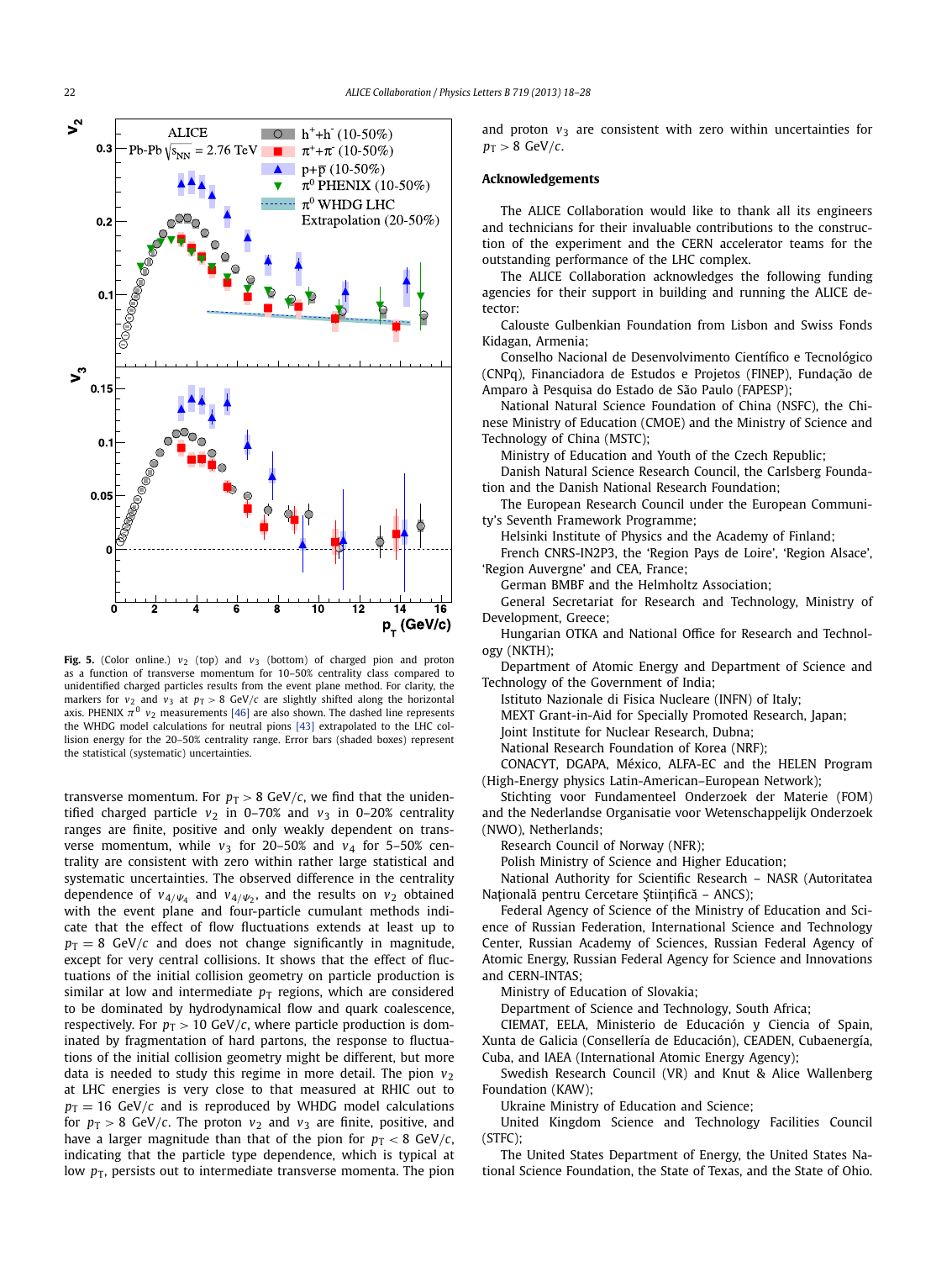### <span id="page-5-0"></span>**Open access**

This article is published Open Access at [sciencedirect.com.](http://www.sciencedirect.com) It is distributed under the terms of the Creative Commons Attribution License 3.0, which permits unrestricted use, distribution, and reproduction in any medium, provided the original authors and source are credited.

### **References**

- [1] S.A. Voloshin, A.M. Poskanzer, R. Snellings, in: Relativistic Heavy Ion Physics, in: Landolt-Boernstein, vol. 1/23, Springer-Verlag, 2010, pp. 5–54.
- [2] R. Snellings, STAR Collaboration, ALICE Collaboration, Eur. Phys. J. C 49 (2007) 87.
- [3] B.I. Abelev, et al., STAR Collaboration, Phys. Rev. Lett. 99 (2007) 112301.
- [4] A. Adare, et al., PHENIX Collaboration, arXiv:1203.2644 [nucl-ex].
- [5] M. Gyulassy, M. Plumer, Phys. Lett. B 243 (1990) 432.
- [6] X.N. Wang, M. Gyulassy, Phys. Rev. Lett. 68 (1992) 1480.
- [7] M. Gyulassy, X.N. Wang, Nucl. Phys. B 420 (1994) 583.
- [8] R.J.M. Snellings, A.M. Poskanzer, S.A. Voloshin, arXiv:nucl-ex/9904003.
- [9] X.N. Wang, Phys. Rev. C 63 (2001) 054902.
- [10] S. Voloshin, Y. Zhang, Z. Phys. C 70 (1996) 665.
- [11] A.M. Poskanzer, S.A. Voloshin, Phys. Rev. C 58 (1998) 1671.
- [12] A.P. Mishra, R.K. Mohapatra, P.S. Saumia, A.M. Srivastava, Phys. Rev. C 77 (2008) 064902.
- [13] A.P. Mishra, R.K. Mohapatra, P.S. Saumia, A.M. Srivastava, Phys. Rev. C 81 (2010) 034903.
- [14] J. Takahashi, et al., Phys. Rev. Lett. 103 (2009) 242301.
- [15] B. Alver, G. Roland, Phys. Rev. C 81 (2010) 054905;
- B. Alver, G. Roland, Phys. Rev. C 82 (2010) 039903 (Erratum).
- [16] B.H. Alver, C. Gombeaud, M. Luzum, J.Y. Ollitrault, Phys. Rev. C 82 (2010) 034913.
- [17] D. Teaney, L. Yan, arXiv:1010.1876 [nucl-th].
- [18] M. Luzum, Phys. Lett. B 696 (2011) 499.
- [19] K.H. Ackermann, et al., STAR Collaboration, Phys. Rev. Lett. 86 (2001) 402.
- [20] S.S. Adler, et al., PHENIX Collaboration, Phys. Rev. Lett. 91 (2003) 182301.
- [21] A. Adare, et al., PHENIX Collaboration, Phys. Rev. Lett. 107 (2011) 252301.
- [22] K. Aamodt, et al., ALICE Collaboration, Phys. Rev. Lett. 105 (2010) 252302. [23] K. Aamodt, et al., ALICE Collaboration, Phys. Rev. Lett. 107 (2011) 032301.
- [24] G. Aad, et al., ATLAS Collaboration, Phys. Lett. B 707 (2012) 330.
- [25] S. Chatrchyan, et al., CMS Collaboration, arXiv:1201.3158 [nucl-ex].
- [26] G. Aad, et al., ATLAS Collaboration, arXiv:1203.3087 [hep-ex].
- [27] S. Chatrchyan, et al., CMS Collaboration, arXiv:1204.1409 [nucl-ex].
- [28] S. Chatrchyan, et al., CMS Collaboration, arXiv:1204.1850 [nucl-ex].
- [29] ALICE Collaboration, JINST 3 (2008) S08002.
- [30] ALICE Collaboration, J. Phys. G 30 (2004) 1517.
- [31] ALICE Collaboration, J. Phys. G 32 (2006) 1295.
- [32] K. Aamodt, et al., ALICE Collaboration, Phys. Rev. Lett. 106 (2011) 032301.
- [33] M. Gyulassy, X.-N. Wang, Comput. Phys. Commun. 83 (1994) 307; X.N. Wang, M. Gyulassy, Phys. Rev. D 44 (1991) 3501.
- [34] R. Brun, et al., CERN Program Library Long Write-up, W5013, GEANT Detector Description and Simulation Tool, 1994.
- [35] K. Aamodt, et al., ALICE Collaboration, Eur. Phys. J. C 71 (2011) 1655.
- [36] A. Bilandzic, R. Snellings, S. Voloshin, Phys. Rev. C 83 (2011) 044913.
- [37] C. Adler, et al., STAR Collaboration, Phys. Rev. C 66 (2002) 034904.
- [38] N.K. Pruthi, STAR Collaboration, arXiv:1111.5637 [nucl-ex].
- [39] A. Bilandzic, Ph.D. thesis, Utrecht University, 2012, available at [http://aliweb.](http://aliweb.cern.ch/node/21417) [cern.ch/node/21417.](http://aliweb.cern.ch/node/21417)
- [40] J. Adams, et al., STAR Collaboration, Phys. Rev. Lett. 93 (2004) 252301.
- [41] W.A. Horowitz, M. Gyulassy, Nucl. Phys. A 872 (2011) 265.
- [42] S. Wicks, W. Horowitz, M. Djordjevic, M. Gyulassy, Nucl. Phys. A 784 (2007) 426.
- [43] W.A. Horowitz, M. Gyulassy, J. Phys. G 38 (2011) 124114.
- [44] J. Adams, et al., STAR Collaboration, Phys. Rev. C 72 (2005) 014904.
- [45] K. Werner, I. Karpenko, M. Bleicher, T. Pierog, S. Porteboeuf-Houssais, arXiv: 1203.5704 [nucl-th]; K. Werner, arXiv:1205.3379 [nucl-th].
- [46] A. Adare, et al., PHENIX Collaboration, Phys. Rev. Lett. 105 (2010) 142301.

## **ALICE Collaboration**

B. Abelev <sup>125</sup>, J. Adam <sup>75</sup>, D. Adamová <sup>102</sup>, A.M. Adare <sup>119</sup>, M.M. Aggarwal <sup>87</sup>, G. Aglieri Rinella <sup>25</sup>, A.G. Agocs  $^{126}$ , A. Agostinelli $^{47}$ , S. Aguilar Salazar  $^{103}$ , Z. Ahammed  $^{52}$ , A. Ahmad Masoodi  $^{26}$ , N. Ahmad  $^{26}$ , S.U. Ahn <sup>54</sup>, A. Akindinov <sup>28</sup>, D. Aleksandrov <sup>115</sup>, B. Alessandro <sup>92</sup>, R. Alfaro Molina <sup>103</sup>, A. Alici <sup>[60](#page-9-0), [i](#page-9-0)</sup>, A. Alkin <sup>105</sup>, E. Almaráz Aviña <sup>103</sup>, J. Alme <sup>18</sup>, T. Alt <sup>51</sup>, V. Altini <sup>97</sup>, S. Altinpinar <sup>83</sup>, I. Altsybeev <sup>58</sup>, C. Andrei <sup>49</sup>, A. Andronic <sup>73</sup>, V. Anguelov <sup>11</sup>, J. Anielski <sup>99</sup>, T. Antičić <sup>15</sup>, F. Antinori <sup>104</sup>, P. Antonioli <sup>117</sup>, L. Aphecetche  $^{78}$ , H. Appelshäuser  $^{20}$ , N. Arbor  $^{56}$ , S. Arcelli  $^{47}$ , N. Armesto  $^{106}$ , R. Arnaldi  $^{92}$ , T. Aronsson  $^{119}$ , I.C. Arsene  $^{73}$ , M. Arslandok  $^{20}$ , A. Augustinus  $^{25}$ , R. Averbeck  $^{73}$ , T.C. Awes  $^{111}$ , J. Äystö  $^{29}$ , M.D. Azmi [26,](#page-8-0) M. Bach [51,](#page-8-0) A. Badalà [74](#page-9-0), Y.W. Baek [5](#page-8-0)*,*[ii,](#page-9-0) R. Bailhache [20,](#page-8-0) R. Bala [92,](#page-9-0) R. Baldini Ferroli [60](#page-9-0), A. Baldisseri <sup>123</sup>, A. Baldit <sup>5</sup>, F. Baltasar Dos Santos Pedrosa <sup>25</sup>, J. Bán <sup>84</sup>, R.C. Baral <sup>91</sup>, R. Barbera <sup>81</sup>, F. Barile  $^{97}$ , G.G. Barnaföldi  $^{126}$ , L.S. Barnby  $^{31}$ , V. Barret  $^5$ , J. Bartke  $^{14}$ , M. Basile  $^{47}$ , N. Bastid  $^5$ , S. Basu  $^{52}$ , B. Bathen  $^{99}$ , G. Batigne  $^{78}$ , B. Batyunya  $^{38}$ , C. Baumann  $^{20}$ , I.G. Bearden  $^{116}$ , H. Beck  $^{20}$ , I. Belikov  $^{98}$ , F. Bellini  $^{47}$ , R. Bellwied  $^{69}$ , E. Belmont-Moreno  $^{103}$ , G. Bencedi  $^{126}$ , S. Beole  $^{24}$ , I. Berceanu  $^{49}$ , A. Bercuci  $^{49}$ , Y. Berdnikov <sup>88</sup>, D. Berenyi <sup>126</sup>, A.A.E. Bergognon <sup>78</sup>, D. Berzano <sup>92</sup>, L. Betev <sup>25</sup>, A. Bhasin <sup>37</sup>, A.K. Bhati <sup>[87](#page-9-0)</sup>, J. Bhom  $^{62}$ , L. Bianchi  $^{24}$  $^{24}$  $^{24}$ , N. Bianchi  $^{9}$ , C. Bianchin  $^{3}$ , J. Bielčík  $^{75}$ , J. Bielčíková  $^{102}$ , A. Bilandzic  $^{116}$  $^{116}$  $^{116}$ , S. Bjelogrlic <sup>2</sup>, F. Blanco <sup>55</sup>, F. Blanco <sup>69</sup>, D. Blau <sup>[115](#page-9-0)</sup>, C. Blume <sup>[20](#page-8-0)</sup>, N. Bock <sup>59</sup>, S. Böttger <sup>57</sup>, A. Bogdanov <sup>16</sup>, H. Bøggild <sup>116</sup>, M. Bogolyubsky <sup>45</sup>, L. Boldizsár <sup>126</sup>, M. Bombara <sup>[13](#page-8-0)</sup>, J. Book <sup>20</sup>, H. Borel <sup>123</sup>, A. Borissov <sup>94</sup>, S. Bose  $^{12}$ , F. Bossú  $^{24}$ , M. Botje  $^{32}$ , B. Boyer  $^{35}$ , E. Braidot  $^{10}$ , P. Braun-Munzinger  $^{73}$ , M. Bregant  $^{78}$ , T. Breitner  $^{57}$ , T.A. Browning  $^{96}$ , M. Broz  $^{63}$ , R. Brun  $^{25}$ , E. Bruna  $^{92}$ , G.E. Bruno  $^{97}$ , D. Budnikov  $^{93}$ , H. Buesching  $^{20}$ , S. Bufalino  $^{92}$ , K. Bugaiev  $^{105}$ , O. Busch  $^{11}$ , Z. Buthelezi  $^{89}$ , D. Caffarri  $^3$ , X. Cai  $^{66}$ , H. Caines  $^{119}$ , E. Calvo Villar  $^{33}$ , P. Camerini  $^{30}$ , V. Canoa Roman  $^{48}$  $^{48}$  $^{48}$ , G. Cara Romeo  $^{117}$ , F. Carena  $^{25}$  $^{25}$  $^{25}$ , W. Carena $^{25}$ , F. Carminati $^{25}$ , A. Casanova Díaz $^9$ , J. Castillo Castellanos  $^{123}$ , E.A.R. Casula  $^{61}$ , V. Catanescu  $^{49}$ , C. Cavicchioli  $^{25}$ , C. Ceballos Sanchez  $^{71}$ , J. Cepila  $^{75}$ , P. Cerello  $^{92}$ , B. Chang  $^{29}$ , S. Chapeland <sup>25</sup>, J.L. Charvet <sup>123</sup>, S. Chattopadhyay <sup>12</sup>, S. Chattopadhyay <sup>52</sup>, I. Chawla <sup>87</sup>, M. Cherney <sup>112</sup>, C. Cheshkov<sup>39</sup>, B. Cheynis<sup>39</sup>, E. Chiavassa<sup>[92](#page-9-0)</sup>, V. Chibante Barroso<sup>25</sup>, D.D. Chinellato <sup>113</sup>, P. Chochula <sup>25</sup>, M. Chojnacki<sup>2</sup>, S. Choudhury <sup>52</sup>, P. Christakoglou <sup>32</sup>, C.H. Christensen <sup>116</sup>, P. Christiansen <sup>[107](#page-9-0)</sup>, T. Chujo <sup>62</sup>, S.U. Chung <sup>[76](#page-9-0)</sup>, C. Cicalo <sup>27</sup>, L. Cifarelli <sup>47</sup>, F. Cindolo <sup>117</sup>, J. Cleymans <sup>[89](#page-9-0)</sup>, F. Coccetti <sup>60</sup>, F. Colamaria <sup>97</sup>,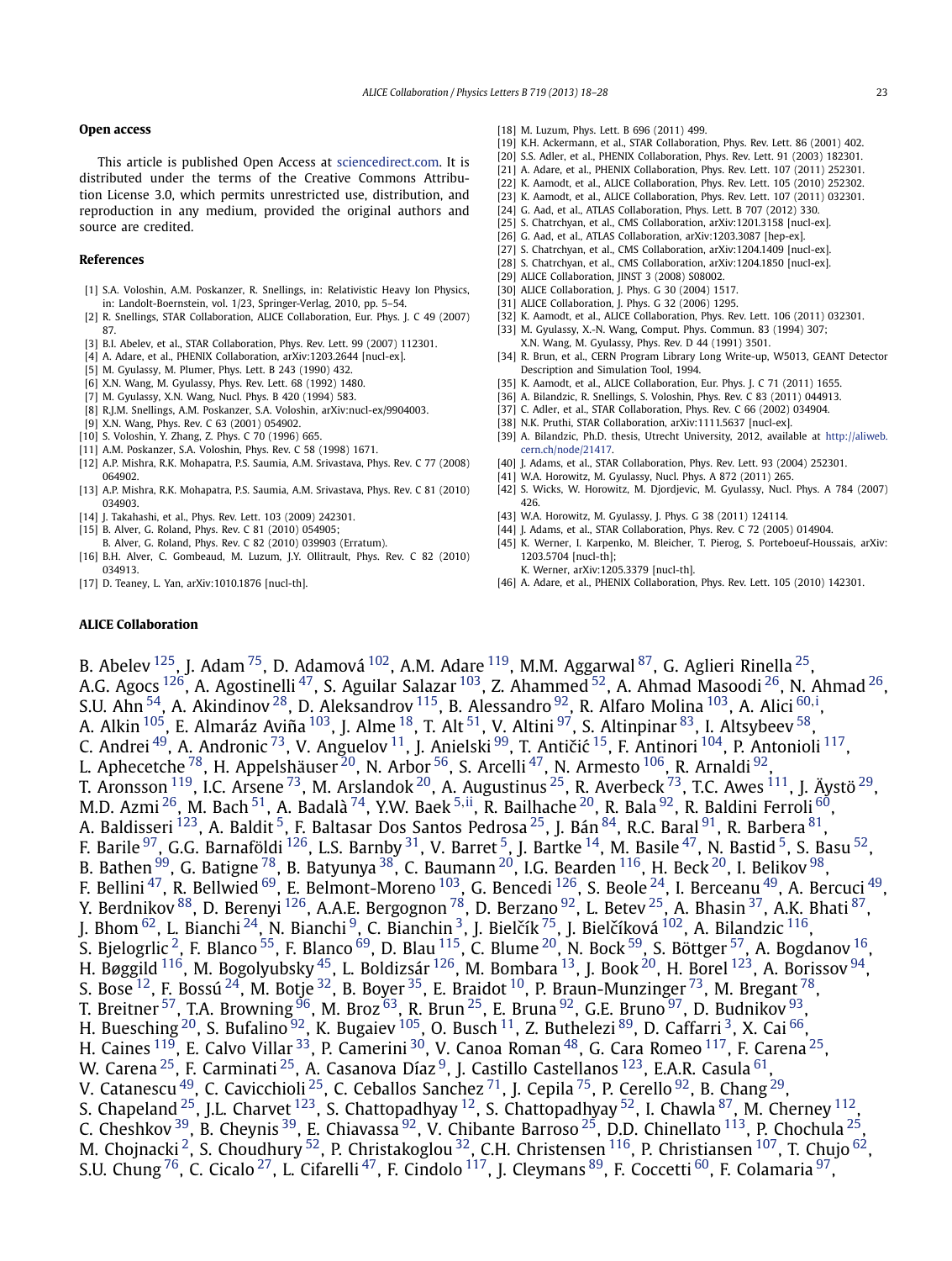D. Colella $^{97}$ , G. Conesa Balbastre $^{56}$ , Z. Conesa del Valle $^{25}$  $^{25}$  $^{25}$ , P. Constantin $^{11}$  $^{11}$  $^{11}$ , G. Contin $^{30}$ , J.G. Contreras $^{48},$ T.M. Cormier  $^{94}$ , Y. Corrales Morales  $^{24}$ , I. Cortés Maldonado  $^{77}$ , P. Cortese  $^{118}$ , M.R. Cosentino  $^{10}$ , F. Costa $^{25}$ , M.E. Cotallo $^{55}$ , P. Crochet $^5$ , E. Cruz Alaniz  $^{103}$ , E. Cuautle $^{72}$ , L. Cunqueiro $^9$ , G. D'Erasmo $^{97}$ , A. Dainese  $^{104}$  $^{104}$  $^{104}$ , H.H. Dalsgaard  $^{116}$ , A. Danu  $^{36}$ , D. Das  $^{12}$ , I. Das  $^{35}$ , K. Das  $^{12}$ , A. Dash  $^{113}$  $^{113}$  $^{113}$ , S. Dash  $^{124}$ , S. De <sup>52</sup>, G.O.V. de Barros <sup>46</sup>, A. De Caro <sup>[60](#page-9-0),iii</sup>, G. de Cataldo <sup>90</sup>, J. de Cuveland <sup>51</sup>, A. De Falco <sup>[61](#page-9-0)</sup>, D. De Gruttola  $^{42}$  $^{42}$  $^{42}$ , N. De Marco  $^{92}$ , S. De Pasquale  $^{42}$ , R. de Rooij  $^2$ , H. Delagrange  $^{78}$ , A. Deloff  $^{82}$ , V. Demanov  $^{93}$ , E. Dénes  $^{126}$ , A. Deppman  $^{46}$ , D. Di Bari  $^{97}$ , C. Di Giglio  $^{97}$ , S. Di Liberto  $^{100}$ , A. Di Mauro  $^{25}$  $^{25}$  $^{25}$ , P. Di Nezza <sup>9</sup>, M.A. Diaz Corchero <sup>55</sup>, T. Dietel <sup>[99](#page-9-0)</sup>, R. Divià <sup>25</sup>, Ø. Djuvsland <sup>83</sup>, A. Dobrin <sup>[94](#page-9-0),[∗](#page-9-0)</sup>, T. Dobrowolski  $^{82}$ , I. Domínguez  $^{72}$ , B. Dönigus  $^{73}$ , O. Dordic  $^{21}$ , O. Driga  $^{78}$ , A.K. Dubey  $^{52}$ , L. Ducroux  $^{39}$ , P. Dupieux <sup>5</sup>, A.K. Dutta Majumdar <sup>12</sup>, M.R. Dutta Majumdar <sup>52</sup>, D. Elia <sup>[90](#page-9-0)</sup>, D. Emschermann <sup>99</sup>, H. Engel <sup>57</sup>, H.A. Erdal  $^{18}$ , B. Espagnon  $^{35}$ , M. Estienne  $^{78}$ , S. Esumi  $^{62}$ , D. Evans  $^{31}$ , G. Eyyubova  $^{21}$ , D. Fabris  $^{104}$ , J. Faivre  $^{56}$  $^{56}$  $^{56}$ , D. Falchieri  $^{47}$ , A. Fantoni  $^9$ , M. Fasel  $^{73}$ , R. Fearick  $^{89}$ , A. Fedunov  $^{38}$ , D. Fehlker  $^{83},$ L. Feldkamp  $^{99}$ , D. Felea  $^{36}$ , B. Fenton-Olsen  $^{10}$ , G. Feofilov  $^{58}$ , A. Fernández Téllez  $^{77}$ , A. Ferretti  $^{24}$ , R. Ferretti  $^{118}$ , J. Figiel  $^{14}$ , M.A.S. Figueredo  $^{46}$ , S. Filchagin  $^{93}$ , D. Finogeev  $^{80}$ , F.M. Fionda  $^{97}$ , E.M. Fiore  $^{97}$ , M. Floris  $^{25}$ , S. Foertsch  $^{89}$ , P. Foka  $^{73}$ , S. Fokin  $^{115}$ , E. Fragiacomo  $^{108}$ , U. Frankenfeld  $^{73}$ , U. Fuchs  $^{25}$ , C. Furget  $^{56}$ , M. Fusco Girard  $^{42}$  $^{42}$  $^{42}$ , J.J. Gaardhøje  $^{116}$ , M. Gagliardi  $^{24}$ , A. Gago  $^{33}$ , M. Gallio  $^{24}$ , D.R. Gangadharan  $^{59}$ , P. Ganoti  $^{111}$ , C. Garabatos  $^{73}$ , E. Garcia-Solis  $^{120}$ , I. Garishvili  $^{125}$ , J. Gerhard  $^{51}$ , M. Germain [78,](#page-9-0) C. Geuna [123,](#page-9-0) A. Gheata [25,](#page-8-0) M. Gheata [25](#page-8-0)*,*[iv](#page-9-0), B. Ghidini [97,](#page-9-0) P. Ghosh [52,](#page-8-0) P. Gianotti [9,](#page-8-0) M.R. Girard  $^{95}$ , P. Giubellino  $^{25}$ , E. Gladysz-Dziadus  $^{14}$ , P. Glässel  $^{11}$ , R. Gomez  $^{67}$ , A. Gonschior  $^{73}$ , E.G. Ferreiro <sup>106</sup>, L.H. González-Trueba <sup>103</sup>, P. González-Zamora <sup>55</sup>, S. Gorbunov <sup>51</sup>, A. Goswami <sup>53</sup>, S. Gotovac  $^{114}$ , V. Grabski  $^{103}$ , L.K. Graczykowski  $^{95}$ , R. Grajcarek  $^{11}$ , A. Grelli  $^2$ , A. Grigoras  $^{25}$ , C. Grigoras  $^{25}$ , V. Grigoriev  $^{16}$ , A. Grigoryan  $^7$ , S. Grigoryan  $^{38}$  $^{38}$  $^{38}$ , B. Grinyov  $^{105}$ , N. Grion  $^{108}$ , J.F. Grosse-Oetringhaus <sup>25</sup>, J.-Y. Grossiord <sup>39</sup>, R. Grosso <sup>25</sup>, F. Guber <sup>80</sup>, R. Guernane <sup>[56](#page-8-0)</sup>, C. Guerra Gutierrez <sup>33</sup>, B. Guerzoni <sup>47</sup>, M. Guilbaud <sup>39</sup>, K. Gulbrandsen <sup>116</sup>, T. Gunji <sup>[22](#page-8-0)</sup>, A. Gupta <sup>37</sup>, R. Gupta  $^{37}$ , H. Gutbrod  $^{73}$ , Ø. Haaland  $^{83}$ , C. Hadjidakis  $^{35}$ , M. Haiduc  $^{36}$ , H. Hamagaki  $^{22}$ , G. Hamar  $^{126}$ , L.D. Hanratty  $^{31}$ , A. Hansen  $^{116}$ , Z. Harmanova  $^{13}$ , J.W. Harris  $^{119}$ , M. Hartig  $^{20}$ , D. Hasegan  $^{36}$ , D. Hatzifotiadou [117,](#page-9-0) A. Hayrapetyan [7](#page-8-0)*,*[v,](#page-9-0) S.T. Heckel [20,](#page-8-0) M. Heide [99,](#page-9-0) H. Helstrup [18,](#page-8-0) A. Herghelegiu [49,](#page-8-0) G. Herrera Corral  $^{48}$ , N. Herrmann  $^{11}$  $^{11}$  $^{11}$ , B.A. Hess  $^1$ , K.F. Hetland  $^{18}$ , B. Hicks  $^{119}$ , P.T. Hille  $^{119}$ , B. Hippolyte  $^{98}$ , T. Horaguchi  $^{62}$ , Y. Hori  $^{22}$ , P. Hristov  $^{25}$ , I. Hřivnáčová  $^{35}$ , M. Huang  $^{83}$ , T.J. Humanic  $^{59}$ , D.S. Hwang  $^{65}$ , R. Ichou  $^5$ , R. Ilkaev  $^{93}$ , I. Ilkiv  $^{82}$ , M. Inaba  $^{62}$ , E. Incani  $^{61}$ , G.M. Innocenti  $^{24}$ , M. Ippolitov  $^{115}$ , M. Irfan  $^{26}$ , C. Ivan  $^{73}$  $^{73}$  $^{73}$ , A. Ivanov  $^{58}$ , M. Ivanov  $^{73}$ , V. Ivanov  $^{88}$ , O. Ivanytskyi  $^{105}$ , A. Jachołkowski  $^{25}$ , P.M. Jacobs <sup>10</sup>, S. Jangal <sup>[98](#page-9-0)</sup>, M.A. Janik <sup>95</sup>, R. Janik <sup>63</sup>, P.H.S.Y. Jayarathna <sup>69</sup>, S. Jena <sup>[124](#page-9-0)</sup>, D.M. Jha <sup>94</sup>, R.T. Jimenez Bustamante  $^{72}$ , L. Jirden  $^{25}$ , P.G. Jones  $^{31}$ , H. Jung  $^{54}$ , A. Jusko  $^{31}$ , V. Kakoyan  $^7$ , S. Kalcher  $^{51}$ , P. Kaliňák $^{84}$ , T. Kalliokoski $^{29}$ , A. Kalweit $^{86}$ , K. Kanaki $^{83}$ , J.H. Kang $^6$ , V. Kaplin $^{16}$ , A. Karasu Uysal $^{25}$ , O. Karavichev  $^{80}$ , T. Karavicheva  $^{80}$ , E. Karpechev  $^{80}$ , A. Kazantsev  $^{115}$ , U. Kebschull  $^{57}$ , R. Keidel  $^{68}$ , M.M. Khan  $^{26}$ , P. Khan  $^{12}$ , S.A. Khan  $^{52}$ , A. Khanzadeev  $^{88}$ , Y. Kharlov  $^{45}$ , B. Kileng  $^{18}$  $^{18}$  $^{18}$ , B. Kim  $^6$ , D.J. Kim  $^{29}$ , D.W. Kim  $^{54}$  $^{54}$  $^{54}$ , J.H. Kim  $^{65}$ , J.S. Kim  $^{54}$ , M. Kim  $^6$ , M. Kim  $^{54}$ , S. Kim  $^{65}$ , S.H. Kim  $^{54}$ , T. Kim  $^6$ , S. Kirsch  $^{51}$ , I. Kisel  $^{51}$ , S. Kiselev  $^{28}$  $^{28}$  $^{28}$ , A. Kisiel  $^{95}$ , J.L. Klay  $^{40}$ , J. Klein  $^{11}$ , C. Klein-Bösing  $^{99}$ , A. Kluge  $^{25}$ , M.L. Knichel  $^{73}$ , A.G. Knospe <sup>79</sup>, K. Koch <sup>11</sup>, M.K. Köhler <sup>73</sup>, A. Kolojvari <sup>[58](#page-9-0)</sup>, V. Kondratiev <sup>58</sup>, N. Kondratyeva <sup>16</sup>, A. Konevskikh  $^{80}$ , A. Korneev  $^{93}$ , R. Kour  $^{31}$ , M. Kowalski  $^{14}$ , S. Kox  $^{56}$ , G. Koyithatta Meethaleveedu  $^{124},$ J. Kral [29,](#page-8-0) I. Králik [84,](#page-9-0) F. Kramer [20,](#page-8-0) I. Kraus [73,](#page-9-0) T. Krawutschke [11](#page-8-0)*,*[vi,](#page-10-0) M. Krelina [75,](#page-9-0) M. Kretz [51,](#page-8-0) M. Krivda <sup>[31](#page-8-0), vii</sup>, F. Krizek <sup>29</sup>, M. Krus <sup>75</sup>, E. Kryshen <sup>88</sup>, M. Krzewicki <sup>73</sup>, Y. Kucheriaev <sup>115</sup>, C. Kuhn <sup>98</sup>, P.G. Kuijer <sup>32</sup>, I. Kulakov <sup>20</sup>, P. Kurashvili <sup>82</sup>, A. Kurepin <sup>[80](#page-9-0)</sup>, A.B. Kurepin <sup>80</sup>, A. Kuryakin <sup>93</sup>, S. Kushpil <sup>102</sup>, V. Kushpil  $^{102}$  $^{102}$  $^{102}$ , M.J. Kweon  $^{11}$ , Y. Kwon  $^6$ , S.L. La Pointe  $^2$ , P. La Rocca  $^{81}$ , P. Ladrón de Guevara  $^{72}$ , I. Lakomov  $^{35}$ , R. Langoy  $^{83}$ , C. Lara  $^{57}$ , A. Lardeux  $^{78}$ , C. Lazzeroni  $^{31}$  $^{31}$  $^{31}$ , Y. Le Bornec  $^{35}$ , R. Lea  $^{30}$ , M. Lechman  $^{25}$ , G.R. Lee  $^{31}$ , K.S. Lee  $^{54}$ , S.C. Lee  $^{54}$ , F. Lefèvre  $^{78}$ , J. Lehnert  $^{20}$  $^{20}$  $^{20}$ , L. Leistam  $^{25}$ , R.C. Lemmon  $^{19}$ , M. Lenhardt  $^{78}$ , V. Lenti  $^{90}$ , I. León Monzón  $^{67}$  $^{67}$  $^{67}$ , H. León Vargas  $^{20}$ , M. Leoncino  $^{92}$ , P. Lévai <sup>126</sup>, J. Lien <sup>83</sup>, R. Lietava <sup>31</sup>, S. Lindal <sup>21</sup>, V. Lindenstruth <sup>[51](#page-8-0)</sup>, C. Lippmann <sup>73</sup>, M.A. Lisa <sup>59</sup>, L. Liu <sup>83</sup>, P.I. Loenne  $^{83}$ , V.R. Loggins  $^{94}$  $^{94}$  $^{94}$ , V. Loginov  $^{16}$ , S. Lohn  $^{25}$ , D. Lohner  $^{11}$ , C. Loizides  $^{10}$ , K.K. Loo  $^{29}$ , X. Lopez  $^5$ , E. López Torres  $^{71}$  $^{71}$  $^{71}$ , G. Løvhøiden  $^{21}$ , X.-G. Lu  $^{11}$ , P. Luettig  $^{20}$ , M. Lunardon  $^3$  $^3$ , J. Luo  $^{66}$ , G. Luparello  $^2$ , L. Luquin  $^{78}$ , C. Luzzi  $^{25}$ , R. Ma $^{119}$ , A. Maevskaya  $^{80}$ , M. Mager  $^{25}$ , D.P. Mahapatra  $^{91}$ , A. Maire  $^{11}$ , D. Mal'Kevich <sup>28</sup>, M. Malaev <sup>[88](#page-9-0)</sup>, I. Maldonado Cervantes <sup>[72](#page-9-0)</sup>, L. Malinina <sup>38</sup>, P. Malzacher <sup>73</sup>, A. Mamonov <sup>93</sup>,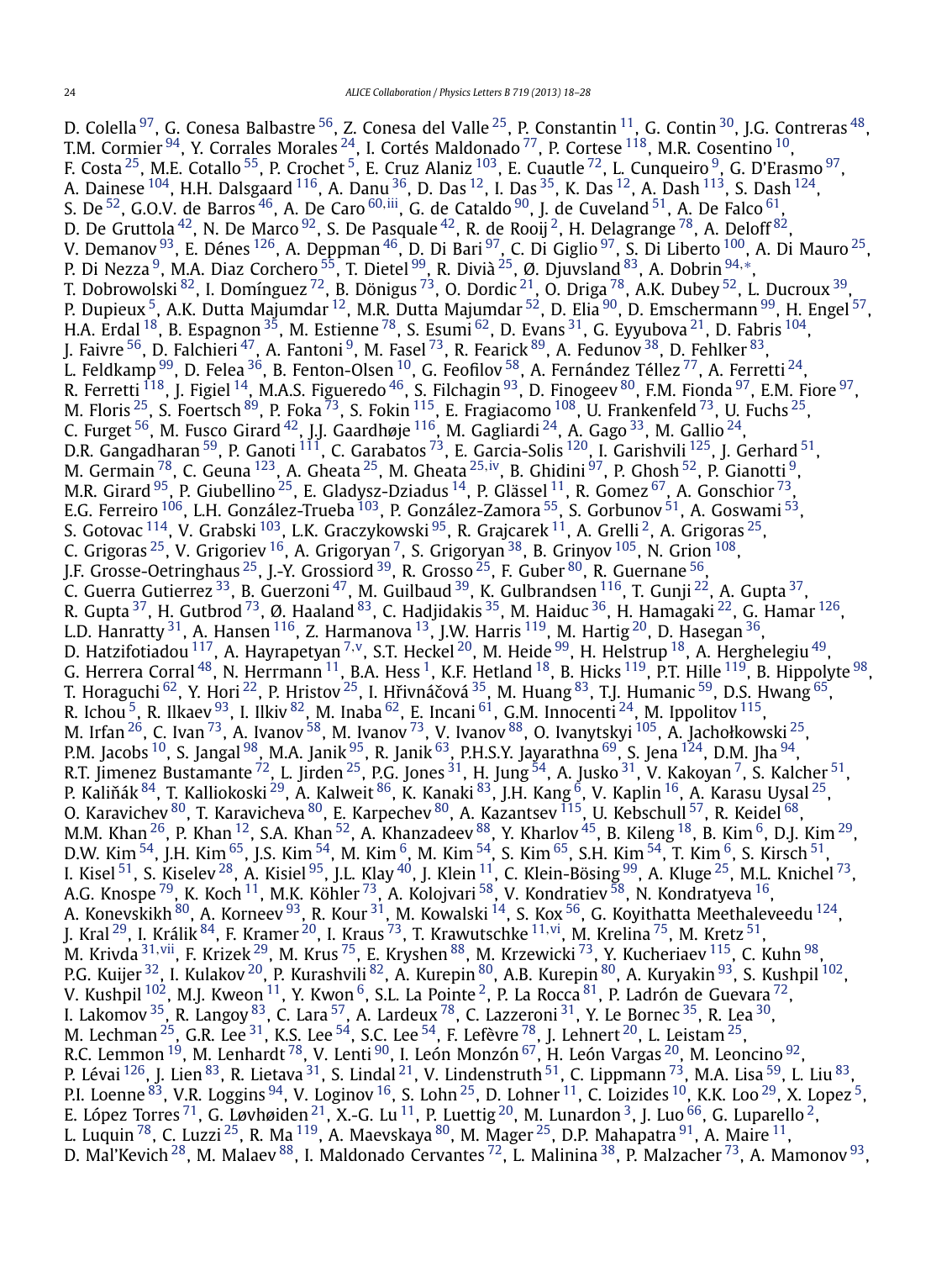L. Manceau [92,](#page-9-0) V. Manko [115,](#page-9-0) F. Manso [5,](#page-8-0) V. Manzari [90,](#page-9-0) Y. Mao [66,](#page-9-0) M. Marchisone [24](#page-8-0)*,*[viii,](#page-10-0) J. Mareš [23,](#page-8-0) G.V. Margagliotti  $^{30}$ , A. Margotti  $^{117}$ , A. Marín  $^{73}$ , C.A. Marin Tobon  $^{25}$ , C. Markert  $^{79}$ , I. Martashvili  $^{44},$ P. Martinengo <sup>25</sup>, M.I. Martínez <sup>77</sup>, A. Martínez Davalos <sup>103</sup>, G. Martínez García <sup>78</sup>, Y. Martynov <sup>105</sup>, A. Mas $^{78}$ , S. Masciocchi $^{73}$ , M. Masera $^{24}$  $^{24}$  $^{24}$ , A. Masoni $^{27}$ , M. Mastromarco $^{90}$  $^{90}$  $^{90}$ , A. Mastroserio $^{97}$ , Z.L. Matthews [31,](#page-8-0) A. Matyja [78](#page-9-0)*,*[ix,](#page-10-0) D. Mayani [72,](#page-9-0) C. Mayer [14,](#page-8-0) J. Mazer [44,](#page-8-0) M.A. Mazzoni [100,](#page-9-0) F. Meddi [43,](#page-8-0) A. Menchaca-Rocha  $^{103}$  $^{103}$  $^{103}$ , J. Mercado Pérez  $^{11}$ , M. Meres  $^{63}$ , Y. Miake  $^{62}$ , L. Milano  $^{24}$ , J. Milosevic  $^{21},$ A. Mischke <sup>2</sup>, A.N. Mishra <sup>53</sup>, D. Miśkowiec <sup>[25](#page-8-0),x</sup>, C. Mitu <sup>36</sup>, J. Mlynarz <sup>94</sup>, A.K. Mohanty <sup>25</sup>, B. Mohanty <sup>52</sup>, L. Molnar $^{25}$  $^{25}$  $^{25}$ , L. Montaño Zetina $^{48}$  $^{48}$  $^{48}$ , M. Monteno $^{92}$ , E. Montes $^{55}$ , T. Moon $^6$ , M. Morando $^3$ , D.A. Moreira De Godoy  $^{46}$ , S. Moretto  $^3$ , A. Morsch  $^{25}$ , V. Muccifora  $^9$  $^9$ , E. Mudnic  $^{114}$ , S. Muhuri  $^{52}$ , M. Mukherjee  $^{52}$ , H. Müller  $^{25}$ , M.G. Munhoz  $^{46}$ , L. Musa  $^{25}$ , A. Musso  $^{92}$ , B.K. Nandi  $^{124}$ , R. Nania  $^{117},$ E. Nappi  $^{90}$ , C. Nattrass  $^{44}$ , N.P. Naumov  $^{93}$ , S. Navin  $^{31}$ , T.K. Nayak  $^{52}$ , S. Nazarenko  $^{93}$ , G. Nazarov  $^{93}$ , A. Nedosekin [28](#page-8-0), M. Nicassio [97,](#page-9-0) M. Niculescu [36](#page-8-0)*,*[v,](#page-9-0) B.S. Nielsen [116,](#page-9-0) T. Niida [62,](#page-9-0) S. Nikolaev [115,](#page-9-0) V. Nikolic [15,](#page-8-0) S. Nikulin <sup>115</sup>, V. Nikulin <sup>88</sup>, B.S. Nilsen <sup>112</sup>, M.S. Nilsson <sup>21</sup>, F. Noferini <sup>[60](#page-9-0),[i](#page-9-0)</sup>, P. Nomokonov <sup>38</sup>, G. Nooren <sup>[2](#page-8-0)</sup>, N. Novitzky  $^{29}$ , A. Nyanin  $^{115}$ , A. Nyatha  $^{124}$ , C. Nygaard  $^{116}$ , J. Nystrand  $^{83}$ , H. Oeschler  $^{86}$ , S. Oh  $^{119}$ , S.K. Oh $^{54}$ , J. Oleniacz  $^{95}$ , C. Oppedisano $^{92}$ , G. Ortona  $^{24}$ , A. Oskarsson  $^{107}$ , J. Otwinowski  $^{73}$ , K. Oyama  $^{11}$  $^{11}$  $^{11}$ , Y. Pachmayer  $^{11}$ , M. Pachr  $^{75}$ , F. Padilla  $^{24}$ , P. Pagano  $^{42}$ , G. Paić  $^{72}$ , F. Painke  $^{51}$ , C. Pajares  $^{106}$ , S. Pal  $^{123}$ , S.K. Pal $^{52}$ , A. Palaha $^{31}$ , A. Palmeri $^{74}$  $^{74}$  $^{74}$ , V. Papikyan $^7$ , G.S. Pappalardo $^{74}$ , W.J. Park $^{73}$ , A. Passfeld $^{99}$  $^{99}$  $^{99}$ , D.I. Patalakha  $^{45}$ , V. Paticchio  $^{90}$ , A. Pavlinov  $^{94}$ , T. Pawlak  $^{95}$ , T. Peitzmann  $^2$ , H. Pereira Da Costa  $^{123},$ E. Pereira De Oliveira Filho <sup>46</sup>, D. Peresunko <sup>115</sup>, C.E. Pérez Lara <sup>32</sup>, E. Perez Lezama <sup>[72](#page-9-0)</sup>, D. Perini <sup>25</sup>, D. Perrino  $^{97}$ , W. Peryt  $^{95}$ , A. Pesci  $^{117}$ , V. Peskov  $^{25}$ , Y. Pestov  $^{41}$ , V. Petráček  $^{75}$ , M. Petran  $^{75}$ , M. Petris  $^{49}$ , P. Petrov <sup>31</sup>, M. Petrovici <sup>49</sup>, C. Petta <sup>81</sup>, S. Piano <sup>[108](#page-9-0)</sup>, A. Piccotti <sup>92</sup>, M. Pikna <sup>63</sup>, P. Pillot <sup>78</sup>, O. Pinazza <sup>25</sup>, L. Pinsky  $^{69}$ , N. Pitz  $^{20}$ , F. Piuz  $^{25}$  $^{25}$  $^{25}$ , D.B. Piyarathna  $^{69}$ , M. Płoskoń  $^{10}$  $^{10}$  $^{10}$ , J. Pluta  $^{95}$ , S. Pochybova  $^{126}$ , P.L.M. Podesta-Lerma [67,](#page-9-0) M.G. Poghosyan [24](#page-8-0)*,*[v,](#page-9-0) B. Polichtchouk [45,](#page-8-0) A. Pop [49,](#page-8-0) S. Porteboeuf-Houssais [5,](#page-8-0) V. Pospíšil <sup>75</sup>, B. Potukuchi <sup>37</sup>, S.K. Prasad <sup>94</sup>, R. Preghenella <sup>[60](#page-9-0),[i](#page-9-0)</sup>, F. Prino <sup>92</sup>, C.A. Pruneau <sup>94</sup>, I. Pshenichnov <sup>80</sup>, S. Puchagin <sup>93</sup>, G. Puddu <sup>61</sup>, P. Pujahari <sup>[124](#page-9-0)</sup>, J. Pujol Teixido <sup>57</sup>, A. Pulvirenti <sup>81</sup>, V. Punin  $^{93}$ , M. Putiš  $^{13}$ , J. Putschke  $^{94}$ , E. Quercigh  $^{25}$ , H. Qvigstad  $^{21}$ , A. Rachevski  $^{108}$ , A. Rademakers  $^{25}$ , S. Radomski  $^{11}$  $^{11}$  $^{11}$ , T.S. Räihä  $^{29}$ , J. Rak  $^{29}$ , A. Rakotozafindrabe  $^{123}$ , L. Ramello  $^{118}$ , A. Ramírez Reyes  $^{48},$ R. Raniwala <sup>53</sup>, S. Raniwala <sup>53</sup>, S.S. Räsänen <sup>29</sup>, B.T. Rascanu <sup>20</sup>, D. Rathee <sup>87</sup>, K.F. Read <sup>44</sup>, J.S. Real <sup>56</sup>, K. Redlich  $^{82}$ , P. Reichelt  $^{20}$ , M. Reicher  $^2$ , R. Renfordt  $^{20}$ , A.R. Reolon  $^9$ , A. Reshetin  $^{80}$ , F. Rettig  $^{51}$  $^{51}$  $^{51}$ , J.-P. Revol  $^{25}$ , K. Reygers  $^{11}$ , L. Riccati  $^{92}$ , R.A. Ricci  $^{17}$ , T. Richert  $^{107}$ , M. Richter  $^{21}$ , P. Riedler  $^{25}$ , W. Riegler  $^{25}$  $^{25}$  $^{25}$ , F. Riggi  $^{81}$ , B. Rodrigues Fernandes Rabacal  $^{25}$ , M. Rodríguez Cahuantzi  $^{77}$ , A. Rodriguez Manso $^{32}$  $^{32}$  $^{32}$ , K. Røed $^{83}$ , D. Rohr $^{51}$ , D. Röhrich $^{83}$ , R. Romita $^{73}$ , F. Ronchetti $^9$ , P. Rosnet $^5$ , S. Rossegger [25,](#page-8-0) A. Rossi [3](#page-8-0)*,*[v,](#page-9-0) C. Roy [98,](#page-9-0) P. Roy [12,](#page-8-0) A.J. Rubio Montero [55,](#page-8-0) R. Rui [30,](#page-8-0) R. Russo [24,](#page-8-0) E. Ryabinkin  $^{115}$ , A. Rybicki  $^{14}$ , S. Sadovsky  $^{45}$ , K. Šafařík  $^{25}$ , R. Sahoo  $^{70}$ , P.K. Sahu  $^{91}$ , J. Saini  $^{52}$ , H. Sakaguchi <sup>[109](#page-9-0)</sup>, S. Sakai <sup>10</sup>, D. Sakata <sup>62</sup>, C.A. Salgado <sup>106</sup>, J. Salzwedel <sup>59</sup>, S. Sambyal <sup>37</sup>, V. Samsonov <sup>88</sup>, X. Sanchez Castro [98,](#page-9-0) L. Šándor [84,](#page-9-0) A. Sandoval [103,](#page-9-0) M. Sano [62,](#page-9-0) S. Sano [22,](#page-8-0) R. Santo [99,](#page-9-0) R. Santoro [25](#page-8-0)*,*[xi,](#page-10-0) J. Sarkamo  $^{29}$ , E. Scapparone  $^{117}$ , F. Scarlassara  $^3$ , R.P. Scharenberg  $^{96}$  $^{96}$  $^{96}$ , C. Schiaua  $^{49}$  $^{49}$  $^{49}$ , R. Schicker  $^{11}$ , C. Schmidt [73](#page-9-0), H.R. Schmidt [1,](#page-8-0) S. Schreiner [25,](#page-8-0) S. Schuchmann [20,](#page-8-0) J. Schukraft [25,](#page-8-0) Y. Schutz [78](#page-9-0)*,*[v,](#page-9-0) K. Schwarz  $^{73}$ , K. Schweda  $^{73}$ , G. Scioli  $^{47}$ , E. Scomparin  $^{92}$ , P.A. Scott  $^{31}$ , R. Scott  $^{44}$ , G. Segato  $^3$ , I. Selyuzhenkov [73](#page-9-0), S. Senyukov [118,](#page-9-0) J. Seo [76](#page-9-0), S. Serci [61,](#page-9-0) E. Serradilla [103](#page-9-0)*,*[xii](#page-10-0), A. Sevcenco [36,](#page-8-0) A. Shabetai [78,](#page-9-0) G. Shabratova  $^{38}$ , R. Shahoyan  $^{25}$ , N. Sharma  $^{87}$ , S. Sharma  $^{37}$ , K. Shigaki  $^{109}$ , M. Shimomura  $^{62}$ , K. Shtejer $^{71}$ , Y. Sibiriak  $^{115}$ , M. Siciliano  $^{24}$ , E. Sicking  $^{25}$  $^{25}$  $^{25}$ , S. Siddhanta  $^{27}$ , T. Siemiarczuk  $^{82}$ , D. Silvermyr <sup>111</sup>, C. Silvestre <sup>56</sup>, G. Simatovic <sup>15</sup>, G. Simonetti <sup>[25](#page-8-0)</sup>, R. Singaraju <sup>[52](#page-8-0)</sup>, R. Singh <sup>37</sup>, S. Singha <sup>52</sup>, V. Singhal  $^{52}$  $^{52}$  $^{52}$ , B.C. Sinha  $^{52}$ , T. Sinha  $^{12}$ , B. Sitar  $^{63}$ , M. Sitta  $^{118}$ , T.B. Skaali  $^{21}$ , K. Skjerdal  $^{83}$ , R. Smakal  $^{75}$ , N. Smirnov  $^{119}$ , R.J.M. Snellings  $^2$ , C. Søgaard  $^{116}$ , R. Soltz  $^{125}$ , H. Son  $^{65}$ , J. Song  $^{76}$ , M. Song  $^6$ , C. Soos  $^{25}$ , F. Soramel <sup>3</sup>, I. Sputowska <sup>14</sup>, M. Spyropoulou-Stassinaki <sup>101</sup>, B.K. Srivastava <sup>96</sup>, J. Stachel <sup>11</sup>, I. Stan <sup>36</sup>, G. Stefanek  $^{82}$ , G. Stefanini  $^{25}$  $^{25}$  $^{25}$ , T. Steinbeck  $^{51}$ , M. Steinpreis  $^{59}$ , E. Stenlund  $^{107}$ , G. Steyn  $^{89}$ , J.H. Stiller  $^{11}$  $^{11}$  $^{11}$ , D. Stocco  $^{78}$ , M. Stolpovskiy  $^{45}$ , K. Strabykin  $^{93}$ , P. Strmen  $^{63}$ , A.A.P. Suaide  $^{46}$ , M.A. Subieta Vásquez  $^{24},$ T. Sugitate  $^{109}$  $^{109}$  $^{109}$ , C. Suire  $^{35}$ , M. Sukhorukov  $^{93}$ , R. Sultanov  $^{28}$ , M. Šumbera  $^{102}$ , T. Susa  $^{15}$ , A. Szanto de Toledo <sup>[46](#page-8-0)</sup>, I. Szarka <sup>63</sup>, A. Szczepankiewicz <sup>[14](#page-8-0)</sup>, A. Szostak <sup>83</sup>, M. Szymanski <sup>95</sup>, J. Takahashi <sup>[113](#page-9-0)</sup>, J.D. Tapia Takaki <sup>35</sup>, A. Tauro <sup>[25](#page-8-0)</sup>, G. Tejeda Muñoz <sup>77</sup>, A. Telesca <sup>25</sup>, C. Terrevoli <sup>97</sup>, J. Thäder <sup>73</sup>, D. Thomas <sup>2</sup>, R. Tieulent <sup>39</sup>, A.R. Timmins <sup>69</sup>, A. Toia <sup>51</sup>, H. Torii <sup>22</sup>, F. Tosello <sup>92</sup>, W.H. Trzaska <sup>29</sup>, T. Tsuji <sup>22</sup>,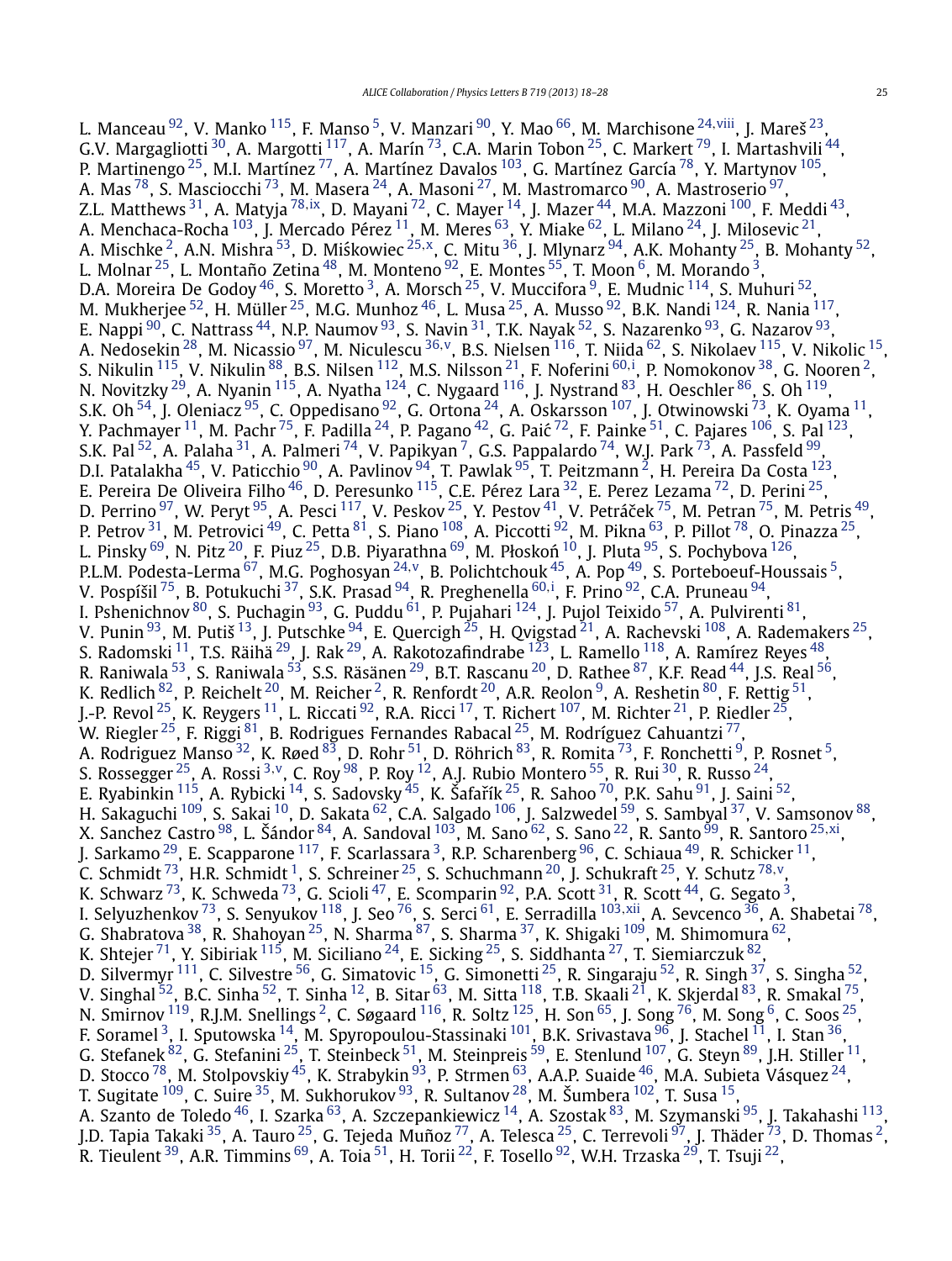<span id="page-8-0"></span>A. Tumkin  $^{93}$ , R. Turrisi  $^{104}$ , T.S. Tveter  $^{21}$ , J. Ulery  $^{20}$ , K. Ullaland  $^{83}$ , J. Ulrich  $^{57}$ , A. Uras  $^{39}$ , J. Urbán  $^{13}$ , G.M. Urciuoli [100,](#page-9-0) G.L. Usai [61](#page-9-0), M. Vajzer [102,](#page-9-0) M. Vala <sup>38</sup>*,*[vii,](#page-10-0) L. Valencia Palomo 35, S. Vallero 11, N. van der Kolk $^{32}$ , M. van Leeuwen $^2$ , P. Vande Vyvre $^{25}$ , L. Vannucci  $^{17}$ , A. Vargas $^{77}$ , R. Varma  $^{124},$ M. Vasileiou  $^{101}$ , A. Vasiliev  $^{115}$ , V. Vechernin  $^{58}$ , M. Veldhoen  $^2$ , M. Venaruzzo  $^{30}$ , E. Vercellin  $^{24}$ , S. Vergara <sup>77</sup>, R. Vernet <sup>50</sup>, M. Verweij <sup>2</sup>, L. Vickovic <sup>114</sup>, G. Viesti <sup>3</sup>, O. Vikhlyantsev <sup>93</sup>, Z. Vilakazi <sup>89</sup>, O. Villalobos Baillie <sup>31</sup>, A. Vinogradov <sup>115</sup>, L. Vinogradov <sup>58</sup>, Y. Vinogradov <sup>93</sup>, T. Virgili <sup>42</sup>, Y.P. Viyogi <sup>52</sup>, A. Vodopyanov $^{38}$ , K. Voloshin $^{28}$ , S. Voloshin $^{94}$  $^{94}$  $^{94}$ , G. Volpe $^{25}$ , B. von Haller $^{25}$ , D. Vranic $^{73}$ , G. Øvrebekk $^{83}$ , J. Vrláková <sup>13</sup>, B. Vulpescu <sup>5</sup>, A. Vyushin <sup>93</sup>, B. Wagner <sup>83</sup>, V. Wagner <sup>75</sup>, R. Wan <sup>[66](#page-9-0)</sup>, D. Wang <sup>66</sup>, M. Wang [66,](#page-9-0) Y. Wang 11, Y. Wang [66,](#page-9-0) K. Watanabe [62,](#page-9-0) M. Weber [69,](#page-9-0) J.P. Wessels <sup>25</sup>*,*[xiii,](#page-10-0) U. Westerhoff [99,](#page-9-0) J. Wiechula <sup>1</sup>, J. Wikne <sup>21</sup>, M. Wilde <sup>99</sup>, A. Wilk <sup>99</sup>, G. Wilk <sup>82</sup>, M.C.S. Williams <sup>117</sup>, B. Windelband <sup>11</sup>, L. Xaplanteris Karampatsos  $^{79}$ , C.G. Yaldo  $^{94}$ , Y. Yamaguchi  $^{22}$ , H. Yang  $^{123}$ , S. Yang  $^{83}$ , S. Yasnopolskiy  $^{115}$  $^{115}$  $^{115}$ , J. Yi <sup>76</sup>, Z. Yin <sup>66</sup>, I.-K. Yoo <sup>76</sup>, J. Yoon <sup>6</sup>, W. Yu <sup>20</sup>, X. Yuan <sup>66</sup>, I. Yushmanov <sup>115</sup>, C. Zach <sup>75</sup>, C. Zampolli <sup>117</sup>, S. Zaporozhets <sup>38</sup>, A. Zarochentsev <sup>58</sup>, P. Závada <sup>23</sup>, N. Zaviyalov <sup>93</sup>, H. Zbroszczyk <sup>95</sup>, P. Zelnicek <sup>57</sup>, I.S. Zgura 36, M. Zhalov [88,](#page-9-0) H. Zhang [66,](#page-9-0) X. Zhang [66](#page-9-0)*,*[viii](#page-10-0), D. Zhou [66,](#page-9-0) F. Zhou [66,](#page-9-0) Y. Zhou 2, J. Zhu [66,](#page-9-0) X. Zhu [66,](#page-9-0) A. Zichichi <sup>47</sup>*,*[xi,](#page-10-0) A. Zimmermann 11, G. Zinovjev [105,](#page-9-0) Y. Zoccarato 39, M. Zynovyev [105,](#page-9-0) M. Zyzak <sup>20</sup>

- *Dipartimento di Fisica dell'Università and Sezione INFN, Padova, Italy*
- *COMSATS Institute of Information Technology (CIIT), Islamabad, Pakistan*
- *Laboratoire de Physique Corpusculaire (LPC), Clermont Université, Université Blaise Pascal, CNRS-IN2P3, Clermont-Ferrand, France*
- *Yonsei University, Seoul, South Korea*
- *Yerevan Physics Institute, Yerevan, Armenia*
- *Scientific Research Technological Institute of Instrument Engineering, Kharkov, Ukraine*
- *Laboratori Nazionali di Frascati, INFN, Frascati, Italy*
- *Lawrence Berkeley National Laboratory, Berkeley, CA, United States*
- *Physikalisches Institut, Ruprecht-Karls-Universität Heidelberg, Heidelberg, Germany*
- *Saha Institute of Nuclear Physics, Kolkata, India*
- *Faculty of Science, P.J. Šafárik University, Košice, Slovakia*
- *The Henryk Niewodniczanski Institute of Nuclear Physics, Polish Academy of Sciences, Cracow, Poland*
- *Rudjer Boškovi´c Institute, Zagreb, Croatia*
- *Moscow Engineering Physics Institute, Moscow, Russia*
- *Laboratori Nazionali di Legnaro, INFN, Legnaro, Italy*
- *Faculty of Engineering, Bergen University College, Bergen, Norway*
- *Nuclear Physics Group, STFC Daresbury Laboratory, Daresbury, United Kingdom*
- *Institut für Kernphysik, Johann Wolfgang Goethe-Universität Frankfurt, Frankfurt, Germany*
- *Department of Physics, University of Oslo, Oslo, Norway*
- *University of Tokyo, Tokyo, Japan*
- *Institute of Physics, Academy of Sciences of the Czech Republic, Prague, Czech Republic*
- *Dipartimento di Fisica Sperimentale dell'Università and Sezione INFN, Turin, Italy*
- *European Organization for Nuclear Research (CERN), Geneva, Switzerland*
- *Department of Physics, Aligarh Muslim University, Aligarh, India*
- *Sezione INFN, Cagliari, Italy*
- *Institute for Theoretical and Experimental Physics, Moscow, Russia*
- *Helsinki Institute of Physics (HIP) and University of Jyväskylä, Jyväskylä, Finland*
- *Dipartimento di Fisica dell'Università and Sezione INFN, Trieste, Italy*
- *School of Physics and Astronomy, University of Birmingham, Birmingham, United Kingdom*
- *Nikhef, National Institute for Subatomic Physics, Amsterdam, Netherlands*
- *Sección Física, Departamento de Ciencias, Pontificia Universidad Católica del Perú, Lima, Peru*
- *Gauhati University, Department of Physics, Guwahati, India*
- *Institut de Physique Nucléaire d'Orsay (IPNO), Université Paris-Sud, CNRS-IN2P3, Orsay, France*
- *Institute of Space Sciences (ISS), Bucharest, Romania*
- *Physics Department, University of Jammu, Jammu, India*
- *Joint Institute for Nuclear Research (JINR), Dubna, Russia*
- *Université de Lyon, Université Lyon 1, CNRS/IN2P3, IPN-Lyon, Villeurbanne, France*
- *California Polytechnic State University, San Luis Obispo, CA, United States*
- *Budker Institute for Nuclear Physics, Novosibirsk, Russia*
- *Dipartimento di Fisica 'E.R. Caianiello' dell'Università and Gruppo Collegato INFN, Salerno, Italy*
- *Dipartimento di Fisica dell'Università 'La Sapienza' and Sezione INFN, Rome, Italy*
- *University of Tennessee, Knoxville, TN, United States*
- *Institute for High Energy Physics, Protvino, Russia*
- *Universidade de São Paulo (USP), São Paulo, Brazil*
- *Dipartimento di Fisica dell'Università and Sezione INFN, Bologna, Italy*
- *Centro de Investigación y de Estudios Avanzados (CINVESTAV), Mexico City and Mérida, Mexico*
- *National Institute for Physics and Nuclear Engineering, Bucharest, Romania*
- *Centre de Calcul de l'IN2P3, Villeurbanne, France*
- *Frankfurt Institute for Advanced Studies, Johann Wolfgang Goethe-Universität Frankfurt, Frankfurt, Germany*
- *Variable Energy Cyclotron Centre, Kolkata, India*
- *Physics Department, University of Rajasthan, Jaipur, India*
- *Gangneung-Wonju National University, Gangneung, South Korea*
- *Centro de Investigaciones Energéticas Medioambientales y Tecnológicas (CIEMAT), Madrid, Spain*
- *Laboratoire de Physique Subatomique et de Cosmologie (LPSC), Université Joseph Fourier, CNRS-IN2P3, Institut Polytechnique de Grenoble, Grenoble, France*

*Eberhard Karls Universität Tübingen, Tübingen, Germany*

*Nikhef, National Institute for Subatomic Physics and Institute for Subatomic Physics of Utrecht University, Utrecht, Netherlands*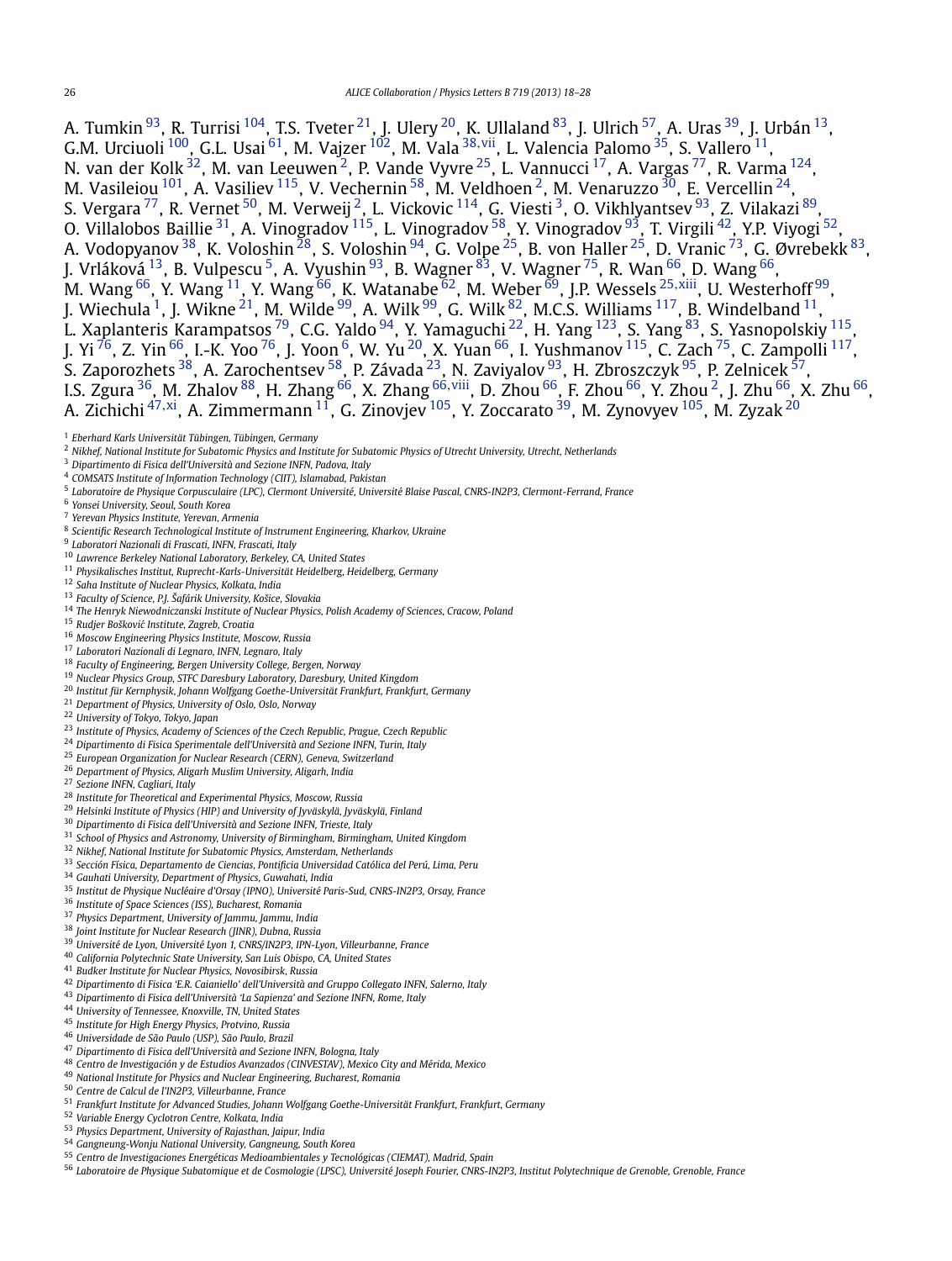- <span id="page-9-0"></span>*Institut für Informatik, Johann Wolfgang Goethe-Universität Frankfurt, Frankfurt, Germany*
- *V. Fock Institute for Physics, St. Petersburg State University, St. Petersburg, Russia*
- *Department of Physics, Ohio State University, Columbus, OH, United States*
- *Centro Fermi Centro Studi e Ricerche e Museo Storico della Fisica "Enrico Fermi", Rome, Italy*
- *Dipartimento di Fisica dell'Università and Sezione INFN, Cagliari, Italy*
- *University of Tsukuba, Tsukuba, Japan*
- *Faculty of Mathematics, Physics and Informatics, Comenius University, Bratislava, Slovakia*
- *Kirchhoff-Institut für Physik, Ruprecht-Karls-Universität Heidelberg, Heidelberg, Germany*
- *Department of Physics, Sejong University, Seoul, South Korea*
- *Hua-Zhong Normal University, Wuhan, China*
- *Universidad Autónoma de Sinaloa, Culiacán, Mexico*
- *Zentrum für Technologietransfer und Telekommunikation (ZTT), Fachhochschule Worms, Worms, Germany*
- *University of Houston, Houston, TX, United States*
- *Indian Institute of Technology Indore (IIT), Indore, India*
- *Centro de Aplicaciones Tecnológicas y Desarrollo Nuclear (CEADEN), Havana, Cuba*
- *Instituto de Ciencias Nucleares, Universidad Nacional Autónoma de México, Mexico City, Mexico*
- *Research Division and ExtreMe Matter Institute EMMI, GSI Helmholtzzentrum für Schwerionenforschung, Darmstadt, Germany*
- *Sezione INFN, Catania, Italy*
- *Faculty of Nuclear Sciences and Physical Engineering, Czech Technical University in Prague, Prague, Czech Republic*
- *Pusan National University, Pusan, South Korea*
- *Benemérita Universidad Autónoma de Puebla, Puebla, Mexico*
- *SUBATECH, Ecole des Mines de Nantes, Université de Nantes, CNRS-IN2P3, Nantes, France*
- *The University of Texas at Austin, Physics Department, Austin, TX, United States*
- *Institute for Nuclear Research, Academy of Sciences, Moscow, Russia*
- *Dipartimento di Fisica e Astronomia dell'Università and Sezione INFN, Catania, Italy*
- *Soltan Institute for Nuclear Studies, Warsaw, Poland*
- *Department of Physics and Technology, University of Bergen, Bergen, Norway*
- *Institute of Experimental Physics, Slovak Academy of Sciences, Košice, Slovakia*
- *Korea Institute of Science and Technology Information, Daejeon, South Korea*
- *Institut für Kernphysik, Technische Universität Darmstadt, Darmstadt, Germany*
- *Physics Department, Panjab University, Chandigarh, India*
- *Petersburg Nuclear Physics Institute, Gatchina, Russia*
- *Physics Department, University of Cape Town, iThemba LABS, Cape Town, South Africa*
- *Sezione INFN, Bari, Italy*
- *Institute of Physics, Bhubaneswar, India*
- *Sezione INFN, Turin, Italy*
- *Russian Federal Nuclear Center (VNIIEF), Sarov, Russia*
- *Wayne State University, Detroit, MI, United States*
- *Warsaw University of Technology, Warsaw, Poland*
- *Purdue University, West Lafayette, IN, United States*
- *Dipartimento Interateneo di Fisica 'M. Merlin' and Sezione INFN, Bari, Italy*
- *Institut Pluridisciplinaire Hubert Curien (IPHC), Université de Strasbourg, CNRS-IN2P3, Strasbourg, France*
- *Institut für Kernphysik, Westfälische Wilhelms-Universität Münster, Münster, Germany*
- *Sezione INFN, Rome, Italy*
- *Physics Department, University of Athens, Athens, Greece*
- *Nuclear Physics Institute, Academy of Sciences of the Czech Republic, Rež u Prahy, Czech Republic ˇ*
- *Instituto de Física, Universidad Nacional Autónoma de México, Mexico City, Mexico*
- *Sezione INFN, Padova, Italy*
- *Bogolyubov Institute for Theoretical Physics, Kiev, Ukraine*
- *Departamento de Física de Partículas and IGFAE, Universidad de Santiago de Compostela, Santiago de Compostela, Spain*
- *Division of Experimental High Energy Physics, University of Lund, Lund, Sweden*
- *Sezione INFN, Trieste, Italy*
- *Hiroshima University, Hiroshima, Japan*
- *Bose Institute, Department of Physics and Centre for Astroparticle Physics and Space Science (CAPSS), Kolkata, India*
- *Oak Ridge National Laboratory, Oak Ridge, TN, United States*
- *Physics Department, Creighton University, Omaha, NE, United States*
- *Universidade Estadual de Campinas (UNICAMP), Campinas, Brazil*
- *Technical University of Split FESB, Split, Croatia*
- *Russian Research Centre Kurchatov Institute, Moscow, Russia*
- *Niels Bohr Institute, University of Copenhagen, Copenhagen, Denmark*
- *Sezione INFN, Bologna, Italy*
- *Dipartimento di Scienze e Tecnologie Avanzate dell'Università del Piemonte Orientale and Gruppo Collegato INFN, Alessandria, Italy*
- *Yale University, New Haven, CT, United States*
- *Chicago State University, Chicago, IL, United States*
- *Fachhochschule Köln, Köln, Germany*
- *China Institute of Atomic Energy, Beijing, China*
- *Commissariat à l'Energie Atomique, IRFU, Saclay, France*
- *Indian Institute of Technology, Mumbai, India*
- *Lawrence Livermore National Laboratory, Livermore, CA, United States*
- *KFKI Research Institute for Particle and Nuclear Physics, Hungarian Academy of Sciences, Budapest, Hungary*
- \* Corresponding author.
- *E-mail address:* [alexandru.florin.dobrin@cern.ch](mailto:alexandru.florin.dobrin@cern.ch) (A. Dobrin).
- Also at: Sezione INFN, Bologna, Italy.
- ii Also at: Gangneung-Wonju National University, Gangneung, South Korea.
- iii Also at: Dipartimento di Fisica 'E.R. Caianiello' dell'Università and Gruppo Collegato INFN, Salerno, Italy.
- iv Also at: Institute of Space Sciences (ISS), Bucharest, Romania.
- <sup>v</sup> Also at: European Organization for Nuclear Research (CERN), Geneva, Switzerland.